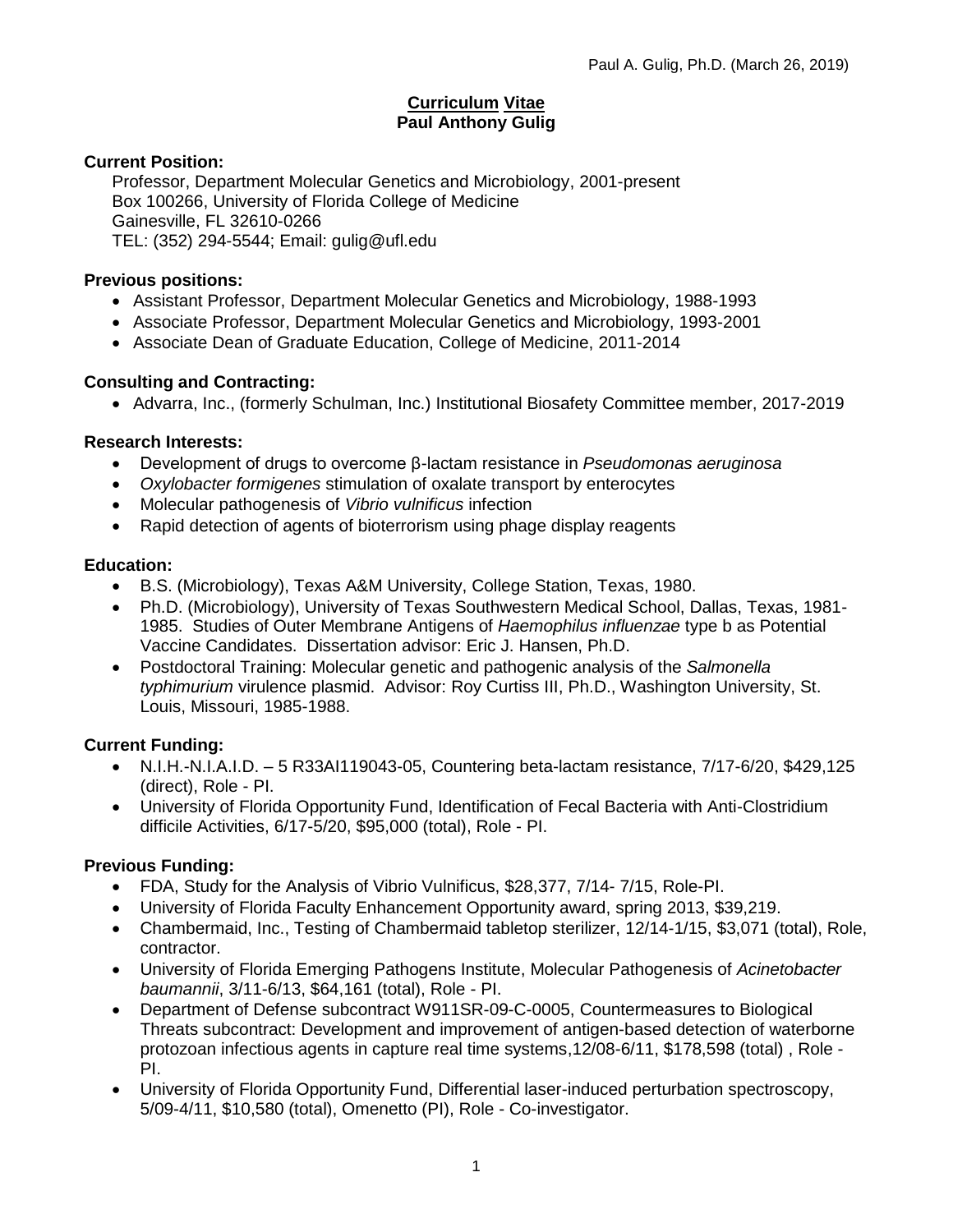- Eisai, Inc. Examining growth of microorganisms in propofol formulations. 6/10-5/11, \$47,598 (total), Role - PI.
- Department of Defense subcontract W911SR-07-C-0084, Rapid sample processing and biosensor detection of biothreat agents, 9/07 – 3/11, \$447,323 (total), Role - PI.
- USDA-CREES 2007-01955, Post harvest treatment of Live Oysters and Investigation of Therapeutic Potential of Biological Controls, 03/08-1/11, \$372,096 (direct), Anita Wright (PI), Role - Co-investigator.
- Intralytix, Inc. (Subcontract with on Department of Defense STTR), Bacteriophage therapy for treating *A. baumannii* infected wounds. 2/10-12/10, \$50,000 (total), role - PI.
- USDA-CREES-AREA 2007-01979, Reduction of *Vibrio vulnificus* in oysters by treatment with viruses and Bdellovibrio and Like Organisms, 10/08-08/09, \$62,126 (total), Henry Williams (PI), role – Co- investigator.
- University of Florida Opportunity Fund, Genomic analysis of *Vibrio vulnificus*: Understanding and preventing human disease by understanding lifestyle in mammals, oysters, and biofilms, 5/08-6/09, \$85,000 (total), Role - PI.
- University of Florida Emerging Pathogens Institute, Genomic Sequencing of Environmental Strains of *Vibrio vulnificus*, 5/08-4/09, \$20,000 total costs.
- Department of Defense subcontract W911SR-05-C-0020, Real time/near real time detection of microbial pathogens/toxins associated with food, water, air, and human specimens, March 2006 - May 2009, \$517,316 (total).
- University of Florida College of Medicine, Web/graphics-based teaching of bacterial and parasitic disease in MMID, 5/08-6/09, \$1,774 (total).
- N.I.H.-N.I.A.I.D. R01-AI056056-01, Molecular pathogenesis of *Vibrio vulnificus*, August 2003- Jan. 2009, \$912,500 (direct).
- Florida Sea Grant, Preliminary genomic sequencing of environmental *Vibrio vulnificus* strain 99-520 DP-B8, 05/01/08-05/31/08, \$5,000 total costs.
- NIH/SBIR Subcontract 5R44GM072142-03, NanoMedex Propofol Microemulsions: Preclinical Studies to FDA IND Application, August 2006-July 2007, \$40,695 (total).
- Department of Defense subcontract DAAD13-00-C-0037, Real Time/Near Real Time Detection of Microbial Pathogens/Toxins Associated with Food, Water, and Surfaces, Dec. 2001 - August 2007, \$1,546,896 (total).
- Department of Commerce, Strategies for decontamination of oysters infected with *Vibrio vulnificus*, March 2001 - November 2004, \$144,299 (Co-PI, PI - Donna H. Duckworth).
- N.I.H.-N.I.A.I.D. R21 DE015069, Oral and vaginal gene expression by Candida during AIDS. Sept. 2003 - August 2005. Direct costs \$150,000 (Co-PI, PI-Conelius Clancy)
- Johnson and Johnson, Inc., Focused Giving Award, New Targets to Circumvent Emerging Antimicrobial Resistance: Replication of Bacterial Pathogens within Host Cells, July, 1997 - June, 2003, \$255,000.
- American Heart Association Florida/Puerto Rico Affiliate, Virulence factors involved with vascular pathophysiology in necrotic perivascular infection caused by *Vibrio vulnificus*, July 2000-June 2003, \$118,800.
- U.S.D.A., 99-35201-8606, Are Virulent Strain-Specific DNA Sequences of *Vibrio vulnificus* Essential For Virulence?, Oct. 1999-Dec. 2002, \$129,000.
- American Heart Association Florida/Puerto Rico Affiliate, (Graduate Fellowship to Angela Starks), Virulence factors contributing to perivascular infection and necrotizing fasciitis caused by *Vibrio vulnificus*, Sept. 2000-August 2002, \$33,500.
- Interstate Shellfish Sanitation Commission, Testing *Vibrio vulnificus* strains for virulence, Jan. 2001 - June 2001, \$10,000.
- Department of Commerce, Use of Bacteriophage for the Decontamination of Oysters Infected with *Vibrio vulnificus*, Oct. 1999-Mar. 2002, \$64,030 (Co-PI, PI - Donna H. Duckworth).
- U.S.D.A., 96-35201-3309, Defining Genomic Sequences Specific to Virulent *Vibrio vulnificus* Strains to Assess Risk, Oct. 1998-Sept. 2000, \$90,000 (Co-PI, PI-Mark L. Tamplin).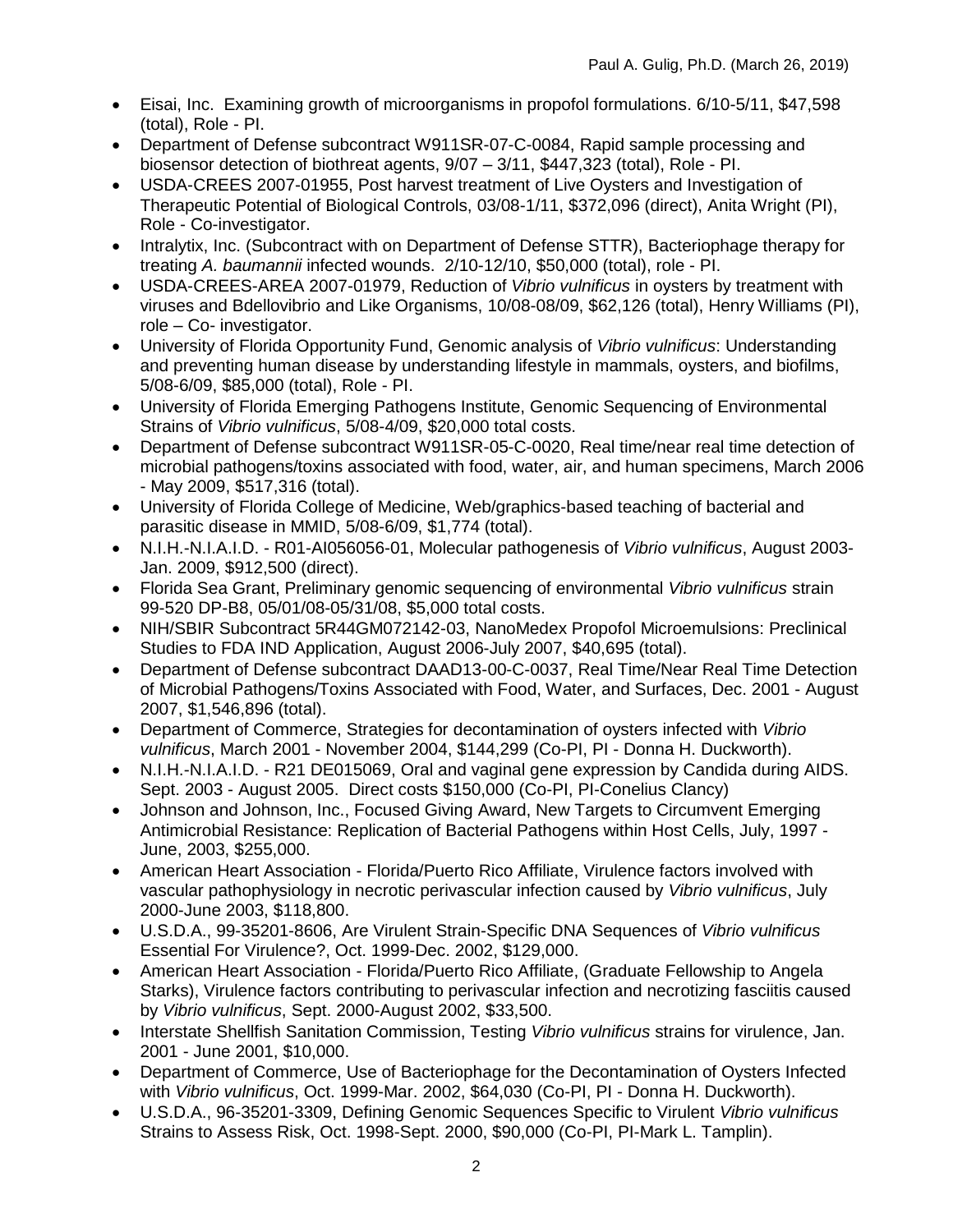- Ross Products Division Abbott Laboratories, Inhibition of Bacterial Translocation Employing Lactoferrin, Jan. 1998 - Jan. 1999, \$17,600.
- N.I.H. N.I.A.I.D., R01AI28421, Analysis of the *Salmonella typhimurium* Virulence Plasmid, Oct. 1, 1996-Sept. 30, 1998, \$142,205.
- U.S.D.A., 95-37204-2144, Host defense against virulence plasmid-mediated growth of *Salmonella*, Sept. 1995-August 1998, \$120,000.
- NATO Collaborative Research Grant, Pathogenesis and Prevention of *Salmonella abortus ovis* Infection, July 1993 - June 1995, \$8,194.
- American Heart Association Florida Affiliate, Graduate Fellowship to Julie A. Rogers, Genetics of Invasive Infection by *Salmonella typhimurium*, July 1992 - June 1995, \$39,000.
- American Heart Association Florida Affiliate, Grant-In-Aid 92GIA/868, Mechanism of Invasive Infection by *Salmonella typhimurium*, July 1992 - June 1994, \$40,000.
- N.I.H. N.I.A.I.D., R29 AI28421, Analysis of the *Salmonella typhimurium* Virulence Plasmid, April 1990-March 1996, \$350,000.
- Interdisciplinary Center for Biotechnology Research, University of Florida, Development of a Salmonella Vectored Influenza Vaccine, Jan. 1990-June 1990. \$15,000.
- American Heart Association Florida Affiliate, Grant in Aid #89GIA81, Mechanism of Cardiovascular Infection by *Salmonella* spp., July 1989 - June 1991, \$60,000.
- Interdisciplinary Center for Biotechnology Research, University of Florida, New Initiatives in Biotechnology Research, 1988-1989, \$25,000.

### **Previous Fellowships and Career Awards:**

- American Heart Association, Established Investigatorship, 93001221, Pathogenesis and Genetics of the *Salmonella typhimurium* Virulence Plasmid, July 1993 - June 1998.
- American Cancer Society, Junior Faculty Research Award, JFRA 280, Jan. 1990 Dec. 1992.
- Nat. Res. Service Award, N.I.H.-N.I.A.I.D. Postdoctoral Fellowship #AI07168, 1985-1988.
- National Science Foundation Graduate Fellowship SPI-66383, 1981-1984.

### **Professional Achievements and Service:**

- National Institutes of Health: Special study section ZRG1 IDM-Q (53) R, 2009; Special study section ZAI1 GPJ-M (Enhancement awards for underrepresented minority scientists) 2004; Bacteriology and Mycology Study Sections 1 and/or 2: Ad hoc reviewer 1990-1994, 1999; B&M-1 Temporary Member, 1996; Biological Sciences Study Section 1: Ad hoc reviewer 1992,1994; NIDDK Program Project Site Visit Member, 1997.
- U.S.D.A.: Sustaining Animal Health and Well Being, Ad hoc reviewer: 1994-2000, Panel Member: 1996; Ensuring Food Safety: Ad hoc reviewer 1994, 1997- 2002. Ensuring Food Safety: Panel member 2015.
- National Science Foundation: Ad hoc reviewer, 2006.
- Genome Canada: Ad hoc reviewer, 2005.
- U.S. Department of Commerce, Mississippi-Alabama Sea Grant Program, Reviewer, 2003.
- U.S. Civilian Research and Development Foundation for the Independent States of the Former Soviet Union, Science Center Program. Reviewer, 2004.
- Veterans Administration site visit team, 1988. Ad hoc reviewer, 1992.
- Editorial Board: Infection and Immunity, 1991-2017.
- Editorial Board: Bacteriophage, 2010-present.
- Ad hoc journal review: Antimicrob. Agents Chemotherapy 1998-2012; Applied and Environmental Microbiol. 2004-2015; AOAC, 2009; Cellular Microbiol. 1999-2012; Current Microbiol. 2012, Emerging Infect. Dis. 2008; Environ. Microbiol. 2012, FEBS-Letters 2009; FEMS-Microbiol. Ecol. 2008; FEMS-Microbiol. Letters, 2011; FEMS-Pathogens and Disease, 2013; Infection and Immunity, 1988-1990; J. AOAC Inter. 2009-2010; J. Applied Microbiol. 2007; J. Bacteriol. 1995-2012; J. Clin. Invest., 1991-1992; J. Clin. Microbiol. 2003 - 2009; J. Infect. Dis., 1992-2015; J. Vaccines, 2013; Microbial Pathog. 1993-1995; Microbes and Infect. 2007-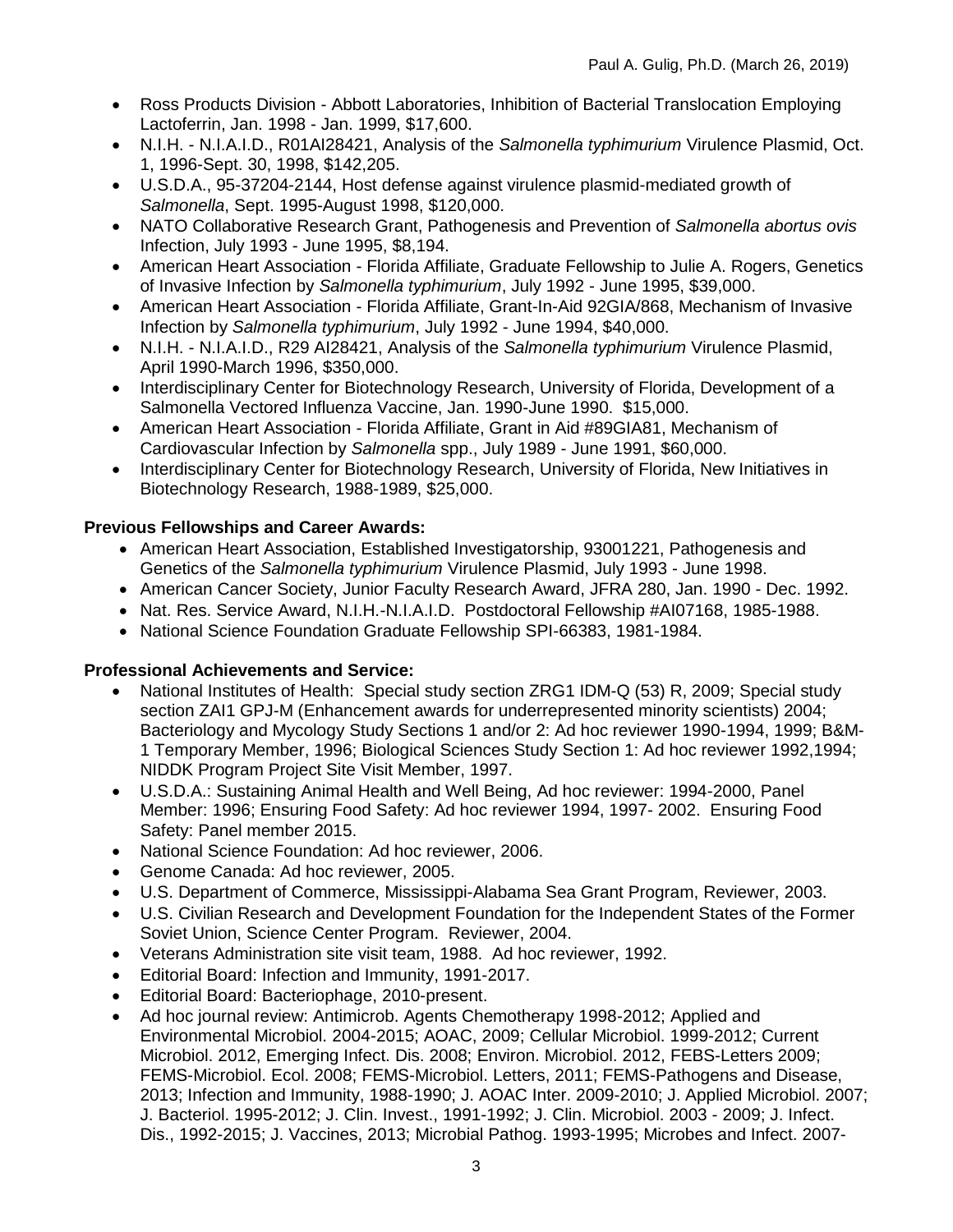2010; Microbiol. and Molec. Biol. Rev., 1998-1999; Mol. and Cellular Probes 1994; Mol. Gen. Genet., 1992; Mol. Microbiol. 1992-2010; Nature Reviews, 2003; Pediatric Res. 2004; P.L.o.S. ONE 2011-2013, P.L.o.S. Pathogens 2007-2015, P.N.A.S. 2008-2013; Science 1997.

#### **Invited Presentations:**

- SOLiD Pyrosequencing of Four *Vibrio vulnificus* Genomes Enables Comparative Genomic Analysis and Identification of Candidate Clade-Specific Virulence Genes, Jackson State University Medical Center, 2010.
- Phage therapy of local and systemic disease. Society for General Microbiology, Dublin, Ireland, 2004.
- Pathogenesis of *Vibrio vulnificus* disease and use of bacteriophage as therapy, Korean Society for Microbiology and Biotechnology, Muju, Korea, 2003.
- Pathogenesis of *Vibrio vulnificus* disease and use of bacteriophage as therapy. Southeast Branch American Society for Microbiology, 2002.
- What's eating you? Molecular pathogenesis of *Vibrio vulnificus*. Eastern Pennsylvania Branch American Society for Microbiology, 2002.
- What's eating you? Molecular pathogenesis of *Vibrio vulnificus* a flesh eating bacterium. 102nd Annual Meeting of the American Society for Microbiology, 2002.
- Growth out of Control: Infection of Mice by *Vibrio vulnificus* as a Model for Extremely Rapid Replication of Bacterial Pathogens in Host Tissues; Johnson & Johnson Focused Giving Symposium; Fall 1999.
- Salmonellosis and *Vibrio vulnificus* Lecture and Seminar; Univ. Kentucky Medical School; Spring 1999.
- Regulation of Virulence Gene Expression Lecture and Seminar; University of Alabama Birmingham; June 1998.
- Salmonella-Macrophage Interactions Lecture and Seminar; Univ. of Georgia; Summer 1998.
- Spv-mediated pathogenesis of *Salmonella typhimurium*; Kansas State University, Division of Biology, Sept. 1997.
- Plasmid-mediated virulence of *Salmonella typhimurium*. R.W. Johnson Pharmaceutical Research Institute. Jan. 1995.
- Invited Speaker: Regulation of *spv* genes of the *Salmonella typhimurium* virulence plasmid. 1994 Gordon Research Conference on Microbial Toxins and Pathogenesis.
- Invited speaker: Seminar Molecular and functional analysis of the *Salmonella* virulence plasmid. 93rd Annual Meeting of the American Society for Microbiology, 1993.
- Convener: New Developments in Vaccines: Vehicles for Effective Antigen Delivery. 92nd Annual Meeting of the American Society for Microbiology, 1992.
- Invited speaker: Symposium "*Salmonella*: recent advances in epidemiology and strategies for control." Sassari, Italy, September, 1991.
- Invited speaker: Seminar Organization and Regulation of the virulence Genes of the *Salmonella typhimurium* Virulence Plasmid. 91st Annual Meeting of the American Society for Microbiology, 1991.
- Convener: *Salmonella* and *Campylobacter*: Mechanisms of Pathogenesis. 89th Annual Meeting of the American Society for Microbiology, 1989.

### **Academic Honors:**

Summa cum laude, B.S. degree, 1980.

### **Scientific and Honorary Societies:**

American Society for Microbiology, 1981-present.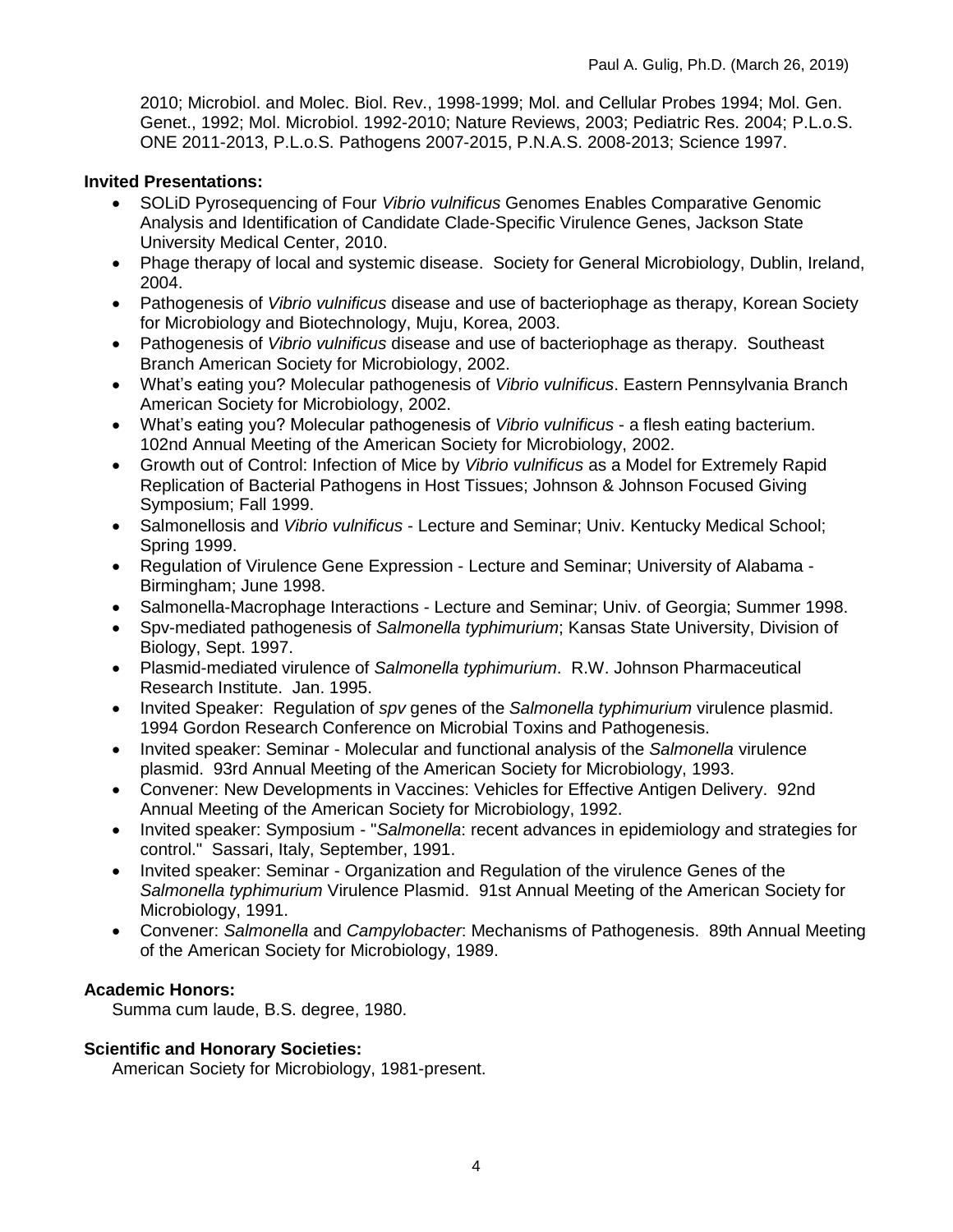### **Peer-reviewed Publications:**

- 1. Hansen, E.J., S.M. Robertson, P.A. Gulig, C.F. Frisch, and E.J. Haanes. 1982. Immunoprotection against *Haemophilus influenzae type* b disease mediated by monoclonal antibody directed against a Haemophilus outer membrane protein. The Lancet i:366- 368.Robertson, S.M., C.F. Frisch, P.A. Gulig, J.R. Kettman, K.H. Johnston, and E.J. Hansen. 1982. Monoclonal antibodies directed against a cell surface-exposed outer membrane protein of *Haemophilus influenzae* type b. Infect. Immun. 36:80-88.
- 2. Gulig, P.A., G.H. McCracken, Jr., C.F. Frisch, K.H. Johnston, and E.J. Hansen. 1982. Antibody response of human infants to cell surface-exposed outer membrane proteins of *Haemophilus influenzae* type b after systemic Haemophilus disease. Infect. Immun. 37:82-88.
- 3. Murphy, T.V., G.H. McCracken, Jr., B.S. Moore, P.A. Gulig, and E.J. Hansen. 1983. *Haemophilus influenzae* type b disease after rifampin prophylaxis in a day care center: possible reasons for its failure. Ped. Infect. Dis. 2:193-198.
- 4. Gulig, P.A., C.F. Frisch, and E.J. Hansen. 1983. A set of two monoclonal antibodies specific for the cell surface-exposed 39K major outer membrane protein of *Haemophilus influenzae* type b defines all strains of this pathogen. Infect. Immun. 42:516-524.
- 5. Gulig, P.A., G.H. McCracken, Jr., and E.J. Hansen. 1984. Immunogenic proteins in cell-free culture supernatants of *Haemophilus influenzae* type b. Infect. Immun. 44:41-48.
- 6. Kimura, A., P.A. Gulig, G.H. McCracken, Jr., T.A. Loftus, and E.J. Hansen. 1985. A minor highmolecular-weight outer membrane protein of *Haemophilus influenzae* type b is a protective antigen. Infect. Immun. 47:253-259.
- 7. Gulig, P.A., and E.J. Hansen. 1985. Co-precipitation of lipopolysaccharide and the 39K major outer membrane protein of *Haemophilus influenzae* type b by lipopolysaccharide-directed monoclonal antibody. Infect. Immun. 49:819-827.
- 8. Gulig, P.A., C.C. Patrick, L. Hermanstorfer, G.H. McCracken, Jr., and E.J. Hansen. 1987. Conservation of epitopes in the oligosaccharide portion of the lipooligosaccharide of *Haemophilus influenzae* type b. Infect. Immun. 55:513-520.
- 9. Gulig, P.A., and R. Curtiss III. 1987. Plasmid-associated virulence of *Salmonella typhimurium*. Infect. Immun. 55:2891-2901.
- 10. Gulig, P.A., and R. Curtiss III. 1988. Cloning and transposon-insertion mutagenesis of virulence genes of the 100 kb plasmid of *Salmonella typhimurium*. Infect. Immun. 56:3262- 3271.
- 11. Poppe, C., R. Curtiss III, P.A. Gulig, and C.L. Gyles. 1989. Hybridization studies with a DNA probe derived from the virulence region of the 60 Mdal plasmid of *Salmonella typhimurium*. Can. J. Vet. Res. 53:378-384.
- 12. Patrick, C.C., S.E. Pelzel, E.E. Miller, E. Haanes-Fritz, J.D. Radolf, P.A. Gulig, G.H. McCracken, Jr., and E.J. Hansen. 1989. Antigenic evidence for the synthesis of two different lipooligosaccharides by some strains of *Haemophilus influenzae type* b. Infect. Immun. 57:1971-1978.
- 13. Gulig, P.A., and V.A. Chiodo. 1990. Genetic and DNA sequence analysis of the 28,000 molecular weight protein encoded by the Salmonella typhimurium virulence plasmid. Infect. Immun. 58:2651-2658.
- 14. Caldwell, A.L., and P.A. Gulig. 1991. The *Salmonella typhimurium* virulence plasmid encodes a positive regulator of a plasmid-encoded virulence gene. J. Bacteriol. 173:7176-7183.
- 15. Gulig, P.A., A.L. Caldwell, and V.A. Chiodo. 1992. Identification, genetic analysis, and DNA sequence of a 7.8 kilobase virulence region of the *Salmonella typhimurium* virulence region. Mol. Microbiol. 6:1395-1411.
- 16. Gulig, P.A., and T.J. Doyle. 1993. The *Salmonella typhimurium* virulence plasmid increases the growth rate of salmonellae in mice. Infect. Immun. 61:504-511.
- 17. Ervin, S.E., Small, P.A., Jr., and Gulig, P.A. 1993. Use of incompatible plasmids to control expression of antigen by *Salmonella typhimurium* and analysis of immunogenicity in mice. Microbial Pathog. 15:93-101.
- 18. Langevin, P.B., N. Gravenstein, S.O. Langevin, and P.A. Gulig. 1996. Epidural catheter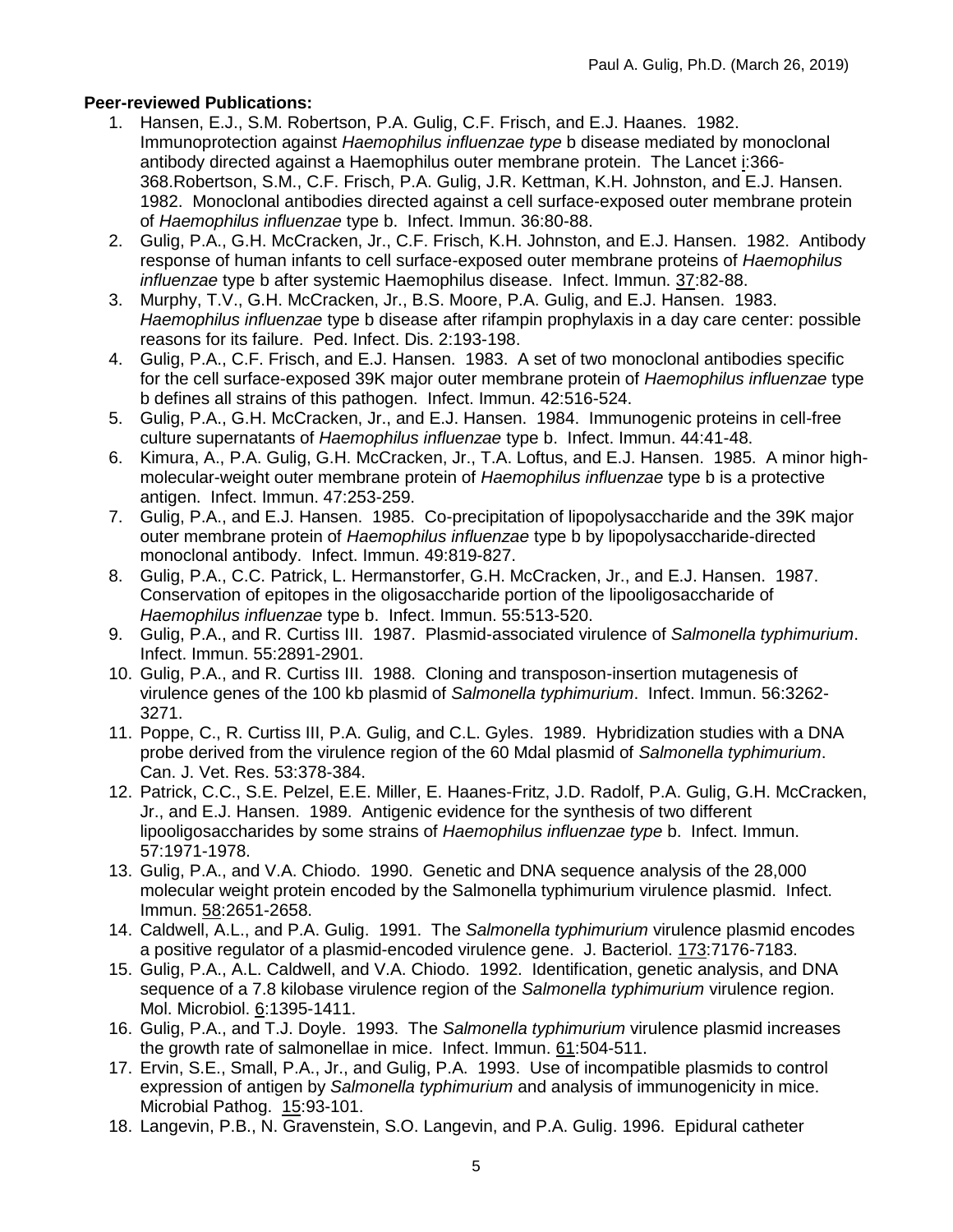reconnection. Safe and unsafe practice. Anesthesiology 85:883-888.

- 19. Wilson, J.A., T.J. Doyle, and P.A. Gulig. 1997. Exponential phase expression of *spvA* of the *Salmonella typhimurium* virulence plasmid: induction intracellular salts medium and intracellularly in mice and cultured mammalian cells. Microbiol. 143:3827-3839.
- 20. Gulig, P.A., T.J. Doyle, M.J. Clare-Salzler, R.L. Maiese, and H. Matsui. 1997. Systemic infection of mice by wild-type but not Spv- *Salmonella typhimurium* is enhanced by neutralization of gamma interferon and tumor necrosis factor alpha. Infect. Immun. 65:5191-5197.
- 21. Gulig, P.A., T.J. Doyle, J.A. Hughes, and H. Matsui. 1998. Analysis of host cells associated with Spv-mediated increased intracellular growth rate of *Salmonella typhimurium* in mice. Infect. Immun. 66:2471-2485.
- 22. Wilson, J.A., and P.A. Gulig. 1998. Regulation of the *spvR* gene of the *Salmonella typhimurium* virulence plasmid during exponential phase growth in Intracellular Salts Medium and at stationary phase in L broth. Microbiology 144:1823-1833.
- 23. Langevin, P.B., N. Gravenstein, T.J. Doyle, S.A. Roberts, S. Skinner, S.O. Langevin, and P.A. Gulig. 1999. Growth of *Staphylococcus aureus* in Diprivan and Intralipid: Implications on the Pathogenesis of Infections. Anesthesiology 91:1394-1400.
- 24. Matsui, M., K. Takatoshi, S. Ishikawa, H. Danbara, and Paul A. Gulig. 2000. Constitutively expressed *phoP* inhibits mouse-virulence of *Salmonella typhimurium* in an Spv-dependent manner. Microbiol. Immun. 44:447-454. (PMID: 10941927)
- 25. Uzzau, S., P.A. Gulig, B. Paglietti, G. Leori, B.A. Stocker, S. Rubino. 2000. Role of *Salmonella abortusovis* virulence plasmid in the infection of BALB/c mice. FEMS Microbiol. Lett. 188:15-18. (PMID: 10867227)
- 26. Jeong, K.C., H.S. Jeong, J.H. Rhee, S.E. Lee, S.S. Chung, A.M. Starks, G.M. Escudero, P.A. Gulig, and S.H. Choi. 2000. Construction and phenotypic evaluation of a *Vibrio vulnificus vvpE* mutant for elastolytic protease. Infect. Immun. 68:5096-5106. (PMID:10948131)
- 27. Starks, A.M., T.R. Schoeb, M.L. Tamplin, S. Parveen, T.J. Doyle, P.E. Bomeisl, G.M. Escudero, and P.A. Gulig. 2000. Pathogenesis of infection by clinical and environmental strains of *Vibrio vulnificus* in iron dextran-treated mice. Infect. Immun. 68:5785-5793. (PMID: 10992486)
- 28. Matsui, H., C.M. Bacot, W.A. Garlington, S.C. Roberts, T.J. Doyle, and P.A. Gulig. 2001. The *spvB* and *spvC* genes of the 90-kb virulence plasmid can replace the entire plasmid to restore virulence of *Salmonella typhimurium* in BALB/c mice. J. Bacteriol. 183:4652-4658. (PMID: 11443102)
- 29. Cerveny, K.E., A. DePaola, D.H. Duckworth, and P.A. Gulig. 2002. Phage therapy of local and systemic disease caused by *Vibrio vulnificus* in iron-dextran-treated mice. Infect. Immun. 70:6251-6262. (PMID: 12379704)
- 30. DePaola, A., J.L. Nordstrom, A. Dalsgaard, A. Forslund, J. Oliver, T. Bates, K.L. Bourdage, and P.A. Gulig. 2003. Analysis of *Vibrio vulnificus* from market oysters and septicemia cases for virulence markers. Appl. Envir. Microbiol. 69:4006-4011. (PMID: 12839775)
- 31. Parikh, S.S., S.A. Litherland, M.J. Clare-Salzler, W. Li, P.A. Gulig, and F.S. Southwick. 2003. CapG(-/-) mice have specific host defense defects that render them more susceptible than CapG(+/+) mice to *Listeria monocytogenes* infection but not to *Salmonella enterica* serovar Typhimurium infection. Infect. Immun. 71:6582-90. (PMID: 14573680)
- 32. Lian, W., S.A. Litherland, H. Badrane, W. Tan, D. Wu, H.V. Baker, P.A. Gulig, D.V. Lim, and S. Jin. 2004. Ultrasensitive detection of biomolecules with fluorescent dye-doped nanoparticles. Anal. Biochem. 334:135-44. (PMID: 15464962)
- 33. Starks, A.M., K.L. Bourdage, P. C. Thiaville, and P.A. Gulig. 2006. Use of a marker plasmid to examine growth and death of *Vibrio vulnificus* in infected mice. Mol. Microbiol. 61:310-323. (PMID: 16856938)
- 34. Brown, R.N., and P.A. Gulig. 2008. FadR, a regulator of fatty acid metabolism, is essential for *Vibrio vulnificus* to cause infection of mice. J. Bacteriol. 190:7633-44. (PMID: 18835990)
- 35. Srivastava, M., M.S. Tucker, P.A. Gulig, and A.C. Wright. 2009. The role of phase variation, capsular polysaccharide, pilin, and flagella in survival of *Vibrio vulnificus* in the Eastern oyster (*Crassostrea virginica*). Environ. Microbiol. 11:1934-1944. (PMID: 19689704)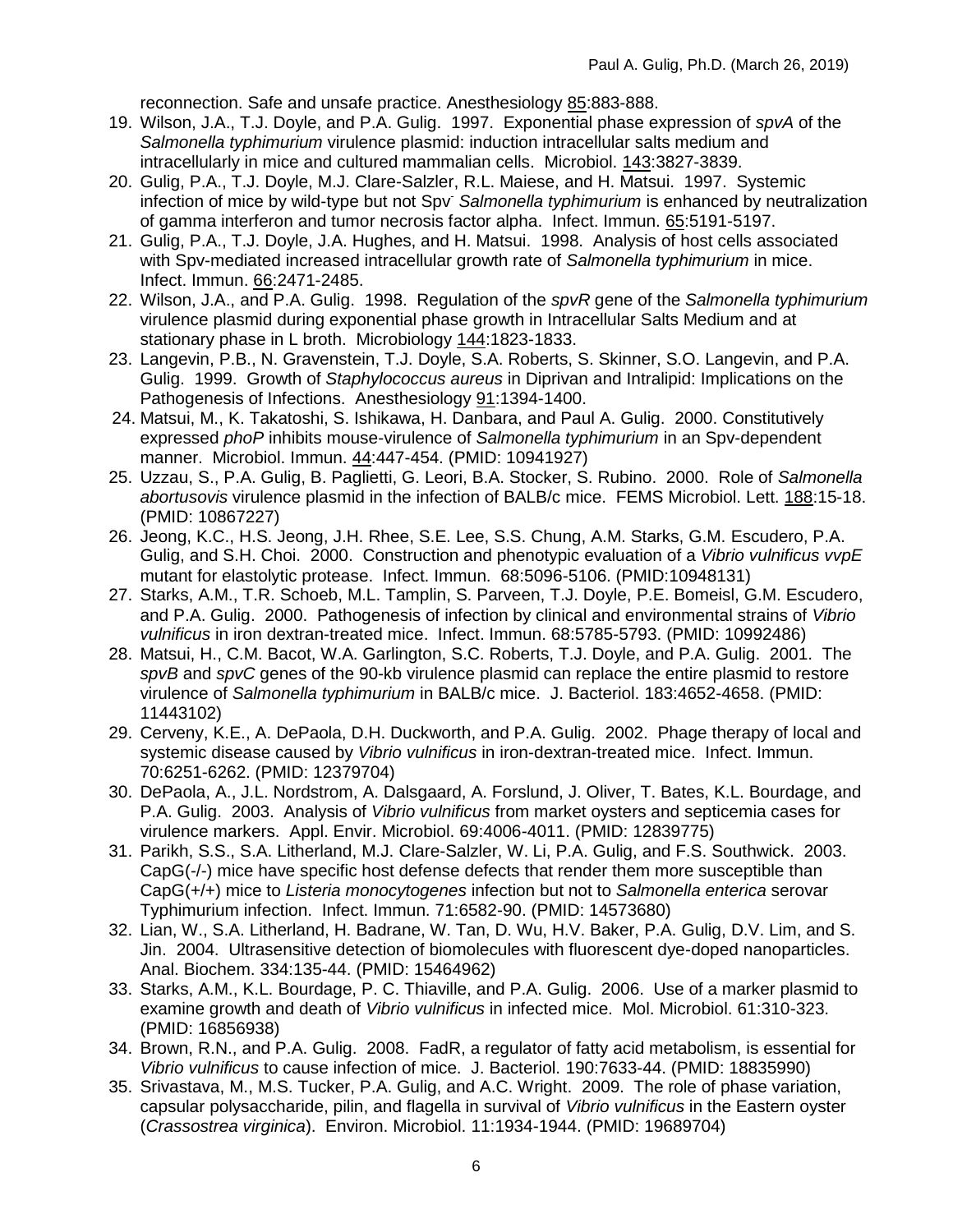- 36. Gulig, P.A., P.C. Thiaville, M. Tucker, R.N. Brown, and J.L. Joseph. 2009. USER Friendly cloning coupled with chitin-based natural transformation enables rapid mutagenesis of *Vibrio vulnificus*. Appl. Envir. Microbiol. 15:4936-4949. (PMID: 19502446)
- 37. Brown, R.N., and P.A. Gulig. 2009. Roles of RseB, σE, and DegP in virulence and phase variation of colony morphotype of *Vibrio vulnificus*. Infect. Immun. 77:3768-3781. (PMID: 19564391)
- 38. Mahmud, Z.H., A.C. Wright, S.C. Mandal, J. Dai, M.K. Jones, M. Hasan, M.H. Rashid, M.S. Islam, J.A. Johnson, P.A. Gulig, J.G. Morris, Jr., and A. Ali. 2010. Genetic characterization of *Vibrio vulnificus* strains from tilapia aquaculture in Bangladesh. Appl. Envir. Microbiol. 76:4890- 4895. (PMID: 20495047)
- 39. Gulig, P.A. V. de Crécy-Lagard, A.C. Wright, B. Walts, M. Telonis-Scott, and L.M. McIntyre. 2010. SOLiD pyrosequencing of four *Vibrio vulnificus* genomes enables comparative genomic analysis and identification of candidate clade-specific virulence genes. BMS Genomics 11:512. (PMID: 20863407)
- 40. Gauthier, J.D., M.K. Jones, P. Thiaville, J.L. Joseph, R.A. Swain, C.J. Krediet, P.A. Gulig, M.A. Teplitski, and A.C. Wright. 2010. Role of GacA in virulence of *Vibrio vulnificus*. Microbiology 156:3722-33. (PMID: 20817642)
- 41. Sims, J.N., R.D. Isokpehi, G.A. Cooper, M.P. Bass, S.D. Brown, A.L. St. John, P.A. Gulig, and H.H.P. Cohly. 2011. Visual analytics of surveillance data on foodborne vibriosis, United States, 1973–2010. Environmental Health Insights 5:71-85. (PMID:22174586)
- 42. Thiaville, P.C., K.L. Bourdage, M. Evans, A.C. Wright, C. Garvan, and P.A. Gulig. 2011. Genotype is correlated with but does not predict virulence of *Vibrio vulnificus* biotype 1 in subcutaneously inoculated, iron dextran-treated mice. Infect. Immun. 79:1194-1207. (PMID: 21199909).
- 43. Arezes, J., G. Jung, V. Gabayan, E. Valore, P. Ruchala, P.A. Gulig, T. Ganz, E. Nemeth, Y. Bulut Y. 2015. Hepcidin-induced hypoferremia is a critical host defense mechanism against the siderophilic bacterium Vibrio vulnificus. Cell Host Microbe. 17:47-57 (PMID: 25590758).
- 44. Hampton, C.M., R.C. Guerrero-Ferreira, R.E. Storms, J.V. Taylor, H. Yi, P.A. Gulig, and E.R. Wright. 2017. The opportunistic pathogen *Vibrio vulnificus* produces outer membrane vesicles in a spatially distinct manner related to capsular polysaccharide. Frontiers Microbiol. 8: 8:2177 (PMID: 29163452).
- 45. Roig, F., F. Gonzalez-Candelas, E. Sanjuan, E. Feil, Belén Fouz, C. Lorens, C. Baker-Austin, J. Oliver, Y. Danin-Poleg, C. Gibas, Y. Kashi, P.A. Gulig, S.S. Morrison, and C. Amaro. 2017. Phylogeny of *Vibrio vulnificus* from the analysis of the core-genome: implications for intraspecies taxonomy. Front. in Microbiol. 8:2613 (PMID: 29358930).
- 46. Chen, H., E. Laws, J.L. Martin, T.-K. Berhane, P.A. Gulig, and H.N. Williams. 2018. The relative contribution of Halobacteriovorax and Bacteriophage to bacterial cell death under various environmental conditions. mBio 9:4 (PMID: 30087166)
- 47. Tasmin, R, P.A. Gulig, and S. Parveen. 2019. Detection of a virulence plasmid in Salmonella Typhimurium and Salmonella Kentucky isolates recovered from commercially processed chicken carcasses. International J Food Protection (# JFP-18-552R, in press)

### **Reviews and Chapters:**

- 1. Hansen, E.J., and P.A. Gulig. 1985. Immunogenic proteins on the surface of *Haemophilus influenzae* type b. pp. 106-109. *In* Leive (ed.), Microbiology 1985. American Society for Microbiology, Washington, D.C.
- 2. Hansen, E.J., P.A. Gulig, A. Kimura, and G.H. McCracken, Jr. 1987. High molecular weight proteins on the surface of *Haemophilus influenzae type* b. pp. 273-282. *In* J.B. Robbins, R. Schneerson, D. Kline, J.C. Sadoff and C. Hartdegree (ed.), Bacterial vaccines. Praeger, N.Y.
- 3. Curtiss, R., III, S.M. Kelly, P.A. Gulig, C.R. Gentry-Weeks, and J.E. Galan. 1988. Avirulent *Salmonella* expressing virulence antigens from other pathogens for use as orally-administered vaccines pp. 311-328. *In*: James A. Roth (ed.) Proceedings from the International Symposium on Virulence Mechanisms of Veterinary Bacterial Pathogens. American Society for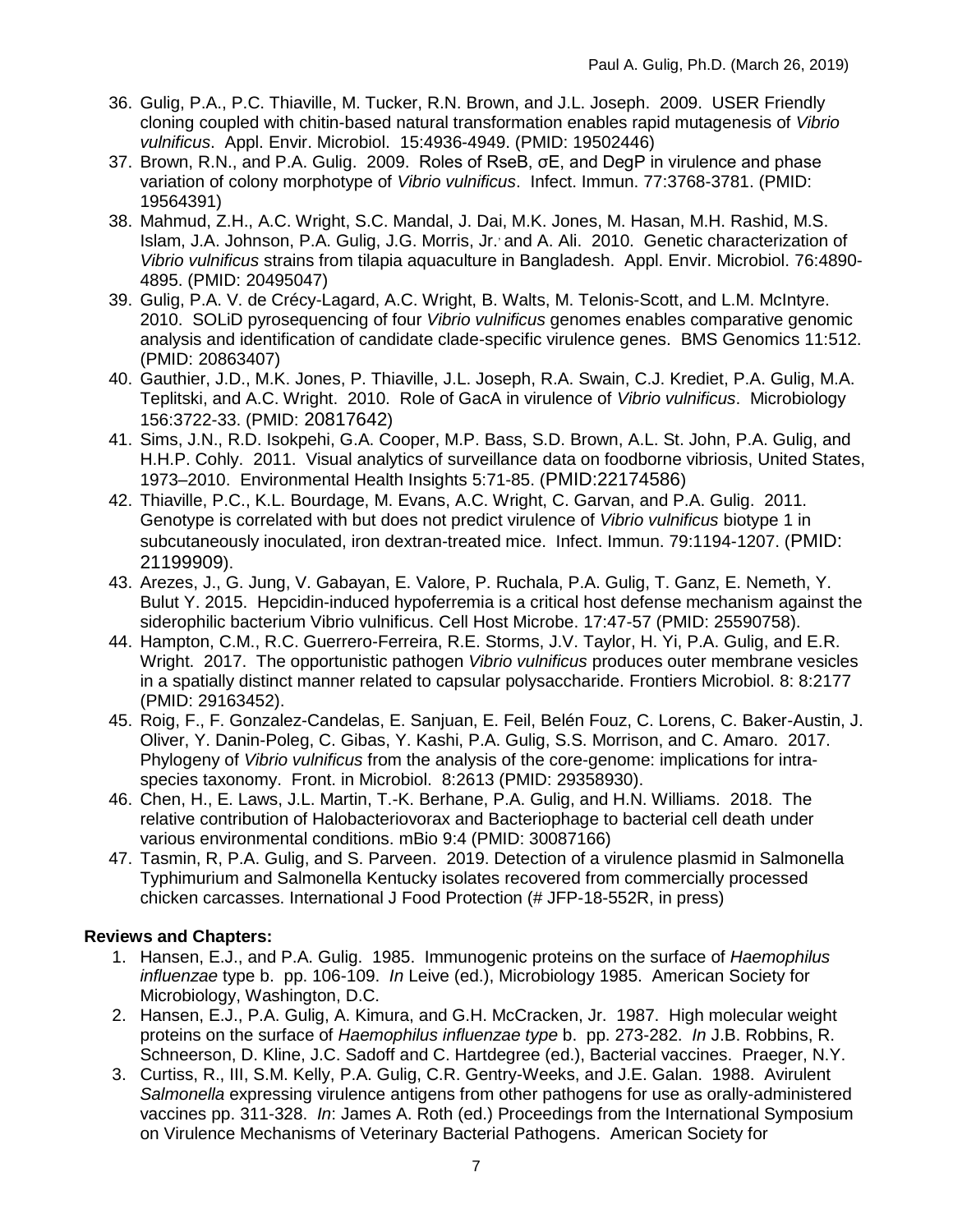Microbiology, Washington, D.C.

- 4. Curtiss, R. III, A.T. Maurelli, and P.A. Gulig. 1988. Genetic analysis of pathogenesis of enteric bacteria pp. 67-82. *In* P. Owen and T.J. Foster (ed.), Immunochemical and molecular genetic analysis of bacterial pathogens. Elsevier, Paris.
- 5. Curtiss, R.C. III, S.M. Kelly, P.A. Gulig, and K. Nakayama. 1989. Selective delivery of antigens by recombinant bacteria. Curr. Top. Microbiol. Immunol. 146:35-49.
- 6. Curtiss, R.C. III, S.M. Kelly, P.A. Gulig, and K. Nakayama. 1989. Stable recombinant avirulent *Salmonella* vaccine strains. pp. 33-47. *In* M.Z. Atassi (ed.) Immunobiology of Proteins and Peptides - No. 5: Vaccines: Mechanism, Design, and Applications. Plenum Publishing Corp., N.Y.
- 7. Gulig, P.A. 1990. Virulence plasmids of Salmonella typhimurium and other salmonellae. Microbial Pathogenesis 8:3-11.
- 8. Gulig, P.A., H. Danbara, D.G. Guiney, A.J. Lax, F. Norel, and M. Rhen. 1993. Molecular analysis of *spv* virulence genes of the salmonella virulence plasmids. Mol. Microbiol. 7:825-830.
- 9. Gulig, P.A. 1993. Use of isogenic mutants to study bacterial virulence factors. J. Microbiol. Meth. 18:275-287.
- 10. Gulig, P.A. 1996. Pathogenesis of Systemic Disease. pp. 2774-2787. *In*: Neidhardt, F.C. (ed.), *Escherichia coli* and *Salmonella typhimurium*: Cellular and molecular biology, American Society for Microbiology, Washington, D.C.
- 11. Duckworth, D.H., and P.A. Gulig. 2002. Bacteriophages: Potential Treatment for Bacterial Infections. Biodrugs 16:57-62.
- 12. Gulig, P.A., Bourdage, K.L., and A.M. Starks. 2005. Molecular Pathogenesis of *Vibrio vulnificus*. J. Medical Microbiol. 43:118-131.
- 13. Gulig, P.A., J.L. Martin, H.G. Messer, B.L. Deffense, and C.J. Harpley. 2007. Phage display methods for detection of bacterial pathogens. In: Zourob, M. (ed), Handbook of bacteria detection: Biosensors, recognition receptors and microsystems, Springer, New York.

### **Abstracts:**

- 1. Gulig, P.A., G.H. McCracken, Jr., K.H. Johnston, and E.J. Hansen. Human antibody response to outer membrane proteins of *Haemophilus influenzae* type b. Twenty-first Interscience Conference on Antimicrobial Agents and Chemotherapy, No. 701 (1981).
- 2. Gulig, P.A., and E.J. Hansen. Characterization of the antibody response of infant rats to outer membrane proteins of *Haemophilus influenzae* type b. Abstracts Annual Meeting Amer. Soc. Microbiol., p. 26, B48 (1982).
- 3. Robertson, S.M., C.F. Frisch, N.J. Wischkamper, P.A. Gulig, J.R. Kettman, and E.J. Hansen. Restricted murine monoclonal antibody response to *Haemophilus influenzae* type b outer membrane proteins. Abstracts Annual Meeting Amer. Soc. Microbiol., p. 66, E37 (1982).
- 4. Murphy, T.V., G.H. McCracken, Jr., P.A. Gulig, and E.J. Hansen. Failure of rifampin prophylaxis to prevent *Haemophilus influenzae* type b disease in a day care center. Twenty-second Interscience Conference on Antimicrobial Agents and Chemotherapy, p. 193, No. 725 (1982).
- 5. Gulig, P.A., and E.J. Hansen. Identification of immunogenic proteins in cell-free culture supernatants of *Haemophilus influenzae* type b. Abstracts Annual Meeting Amer. Soc. Microbiol., p. 62, D22 (1983).
- 6. Gulig, P.A., and E.J. Hansen. Identification of *Haemophilus influenzae* type b outer membrane proteins expressed both in vitro and in vivo. Abstracts Annual Meeting Amer. Soc. Microbiol., p. 62, D21 (1983).
- 7. Gulig, P.A., C.F. Frisch, and E.J. Hansen. A set of two monoclonal antibodies directed against the 39K outer membrane protein of *Haemophilus influenzae* type b defines all strains of this pathogen. Twenty-third Interscience Conference on Antimicrobial Agents and Chemotherapy, p. 259, No. 948 (1983).
- 8. Kimura, A., G.H. McCracken, Jr., P.A. Gulig, T.A. Loftus, and E.J. Hansen. Identification of an immunogenic, high molecular weight outer membrane protein of *Haemophilus influenzae* type b as a protective antigen. Abstracts Annual Meeting Amer. Soc. Microbiol., p.34, B99 (1984).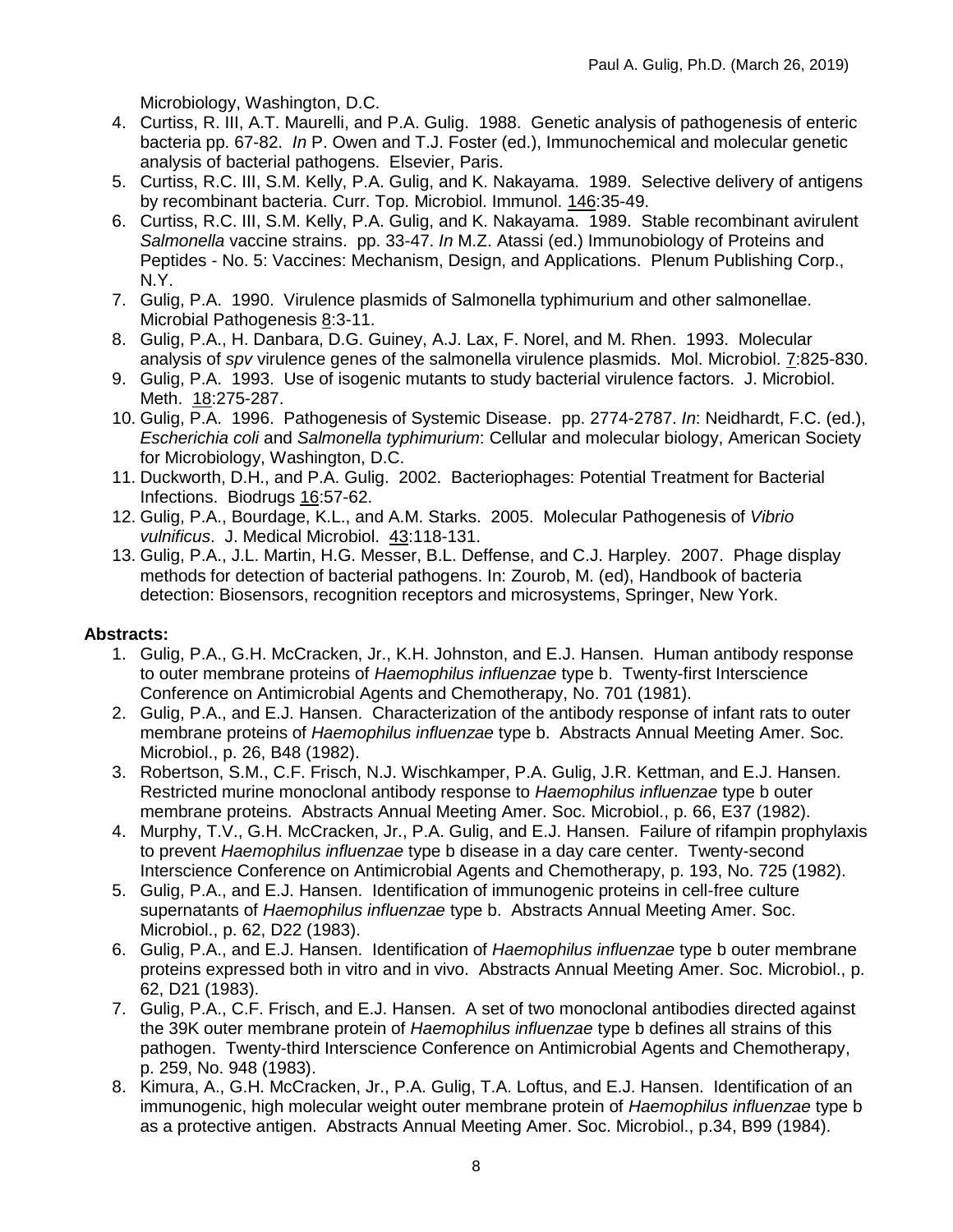- 9. Gulig, P.A., T.A. Loftus, and E.J. Hansen. Variability in antibody-accessibility of selected antigenic determinants of the 39K outer membrane protein of *Haemophilus influenzae* type b. Abstracts Annual Meeting Amer. Soc. Microbiol., p. 60, D56 (1984).
- 10. Gulig, P.A., and E.J. Hansen. Co-immunoprecipitation of LPS and the 39K outer membrane protein of *Haemophilus influenzae* type b by LPS specific monoclonal antibody. Abstracts Annual Meeting Amer. Soc. Microbiol., p. 329, C178 (1985).
- 11. Kimura, A., P.A. Gulig, F.R. Gonzales, E.J. Fritz, and E.J. Hansen. A monoclonal antibody recognizes a virulence-associated antigenic determinant of *Haemophilus influenzae* type b lipopolysaccharide. Abstracts Annual Meeting Amer. Soc. Microbiol., p. 21, B21 (1985).
- 12. E.J. Hansen, T.A. Loftus, P.A. Gulig, D.A. Hart, and G.B. Toews. Intravenous administration of monoclonal antibody enhances pulmonary clearance of *Haemophilus influenzae*. Abstracts Annual Meeting Amer. Soc. Microbiol., p. 51, B198 (1985).
- 13. Patrick, C.C., C.M. Hall, E.H. Fritz, P.A. Gulig, G.H. McCracken, Jr., and E.H. Hansen. *Haemophilus influenzae* type b can synthesize two antigenically distinct lipooligosaccharides. Twenty-Sixth Interscience Conference on Antimicrobial Agents and Chemotherapy, No. 863, p. 256 (1986).
- 14. Gulig, P.A., and R. Curtiss III. Studies on the virulence plasmid of Salmonella typhimurium. Twenty-Sixth Interscience Conference on Antimicrobial Agents and Chemotherapy, No. 1171, p. 310 (1986).
- 15. Gulig, P.A., and R. Curtiss III. Cloning of virulence genes of the 100-kilobase plasmid of *Salmonella typhimurium*. Abstracts Annual Meeting Amer. Soc. Microbiol., D147, p. 96 (1987).
- 16. Gulig, P.A., and R. Curtiss III. Tn*5* mutagenesis of cloned virulence genes of the *Salmonella typhimurium* virulence plasmid. Twenty-Seventh Interscience Conference on Antimicrobial Agents and Chemotherapy, No. 1323, p. 327 (1987).
- 17. Gulig, P.A., and V.A. Chiodo. Confirmation of the 28,000 dalton protein encoded by the *Salmonella typhimurium* virulence plasmid as being a virulence factor and determination of the nucleic acid sequence. Abstracts Annual Meeting Amer. Soc. Microbiol., B217, p. 66 (1989).
- 18. Caldwell, A.L., and P.A. Gulig. A *Salmonella typhimurium* virulence plasmid gene encodes a positive regulatory factor for other plasmid-encoded virulence factors. Abstracts Annual Meeting Amer. Soc. Microbiol., B54, p. 34 (1991).
- 19. Gulig, P.A., and T.J. Doyle. The *Salmonella typhimurium* virulence plasmid affects the growth rate of salmonellae in mice, probably within infected host cells. Abstracts Annual Meeting Amer. Soc. Microbiol., B163, p. 53 (1992).
- 20. Rogers, J.A., V.A. Chiodo, S.D. Schreck, and P.A. Gulig. Virulence genes of the *Salmonella typhimurium* virulence plasmid are regulated in SpvR-dependent and SpvR-independent manners by growth phase, complexity of growth medium, and certain amino acids. Abstracts Annual Meeting Amer. Soc. Microbiol., D220, p. 132(1992).
- 21. Ervin, S.E., P.A. Small, Jr., and P.A. Gulig. *Salmonella* as a vaccine vector: controlled *de novo* expression of antigen in mice for immunization with toxic proteins. Abstracts Annual Meeting Amer. Soc. Microbiol., (1992).
- 22. Rubino, S., P. Rizzu, G. Erre, M. Colombo, G. Leori, P. Gulig, T.J. Doyle, M. Pisano, S. Uzzau, and P. Cappuccinelli. Mechanisms of pathogenicity in *Salmonella abortusovis* and construction of protective mutants. Presented at "Salmonella and Salmonellosis," Ploufragan/St. Brieuc, France, (1992).
- 23. Langevin, P., P. Gulig, and N. Gravenstein. Epidural catheter contamination: Effect of catheter position and meniscus on extent of contamination. American Society of Anesthesiology, A-1041 (1992).
- 24. Langevin, P., P. Gulig, and N. Gravenstein. Epidural catheter disconnection: Extent of contamination. American Society of Anesthesiology (1992).
- 25. Gulig, P.A., J.A. Rogers, and V.A. Chiodo. The *Salmonella typhimurium* virulence plasmidencoded operon requires OxyR and RelA for maximal expression and induction. Abstracts Annual Meeting Amer. Soc. Microbiol., B66, p. 38 (1993).
- 26. Rogers, J.A., T.J. Doyle, and P.A. Gulig. *spvA* of the *Salmonella typhimurium* virulence plasmid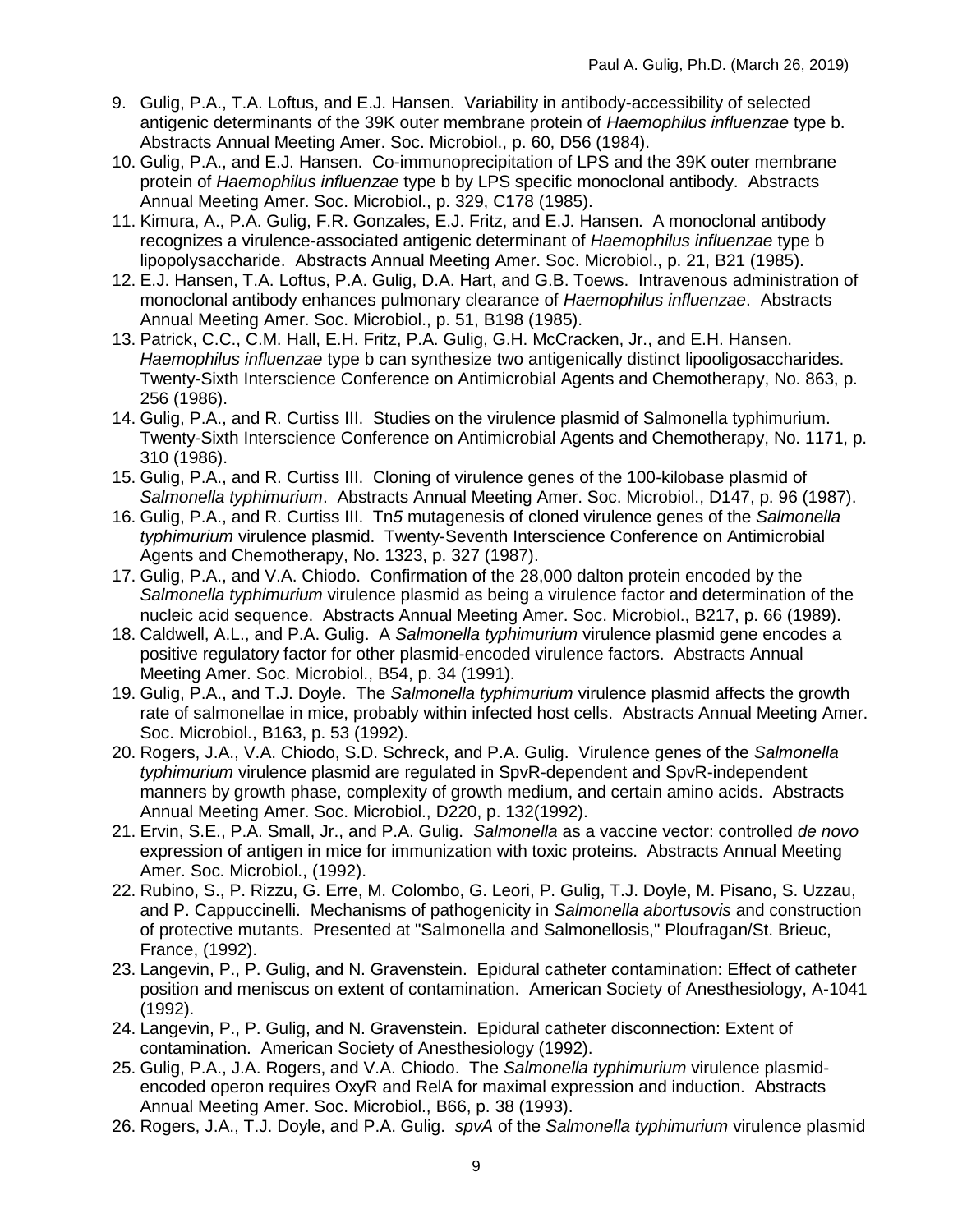is induced intracellularly in J774.1 cells. Abstracts Annual Meeting Amer. Soc. Microbiol., B78, p. 40 (1993).

- 27. Bacot, C.M. and P.A. Gulig. Genetic analysis for the role in virulence of the *Salmonella typhimurium spvB* gene. Abstr. Annu. Meet. Am. Soc. Microbiol. (1994).
- 28. Rogers, J.A. and P.A. Gulig. Expression and molecular regulation of the *spvR* gene of the *Salmonella typhimurium* virulence plasmid. Abstr. Annu. Meet. Am. Soc. Microbiol. (1994).
- 29. Matsui, H., T.J. Doyle, and P.A. Gulig. Analysis of host cells responsible for increased intracellular growth rate by virulence plasmid-containing *Salmonella typhimurium*. Abstr. Annu. Meet. Am. Soc. Microbiol. (1994).
- 30. Matsui, H., T.J. Doyle, and P.A. Gulig. IFN-γ and TNF-α Suppress the Growth of Wild-type but not Virulence Plasmid-Cured *Salmonella typhimurium* in Orally Inoculated Mice. Annu. Meet. Am. Soc. Microbiol. B114, p. 185 (1995).
- 31. Rogers, J.A., Matsui, H., and P.A. Gulig. *spvA* of the *Salmonella typhimurium* Virulence Plasmid Can Act as a Transcriptional Repressor of *spvR* and is not Essential for Virulence in Orally Inoculated Mice. Annu. Meet. Am. Soc. Microbiol. B304, p. 218 (1995).
- 32. Rogers, J.A., and P.A. Gulig. Involvement of DNA sequences upstream of *spvR* in regulation of *spvR* and plasmid-mediated virulence of Salmonella. Annu. Meet. Am. Soc. Microbiol. B118, p. 175 (1996).
- 33. Gulig, P.A., T.J. Doyle, S.N. Vogel, and W.H. Benjamin, Jr. Interactions between *Salmonella typhimurium spv* Genotype and the Murine *Ity* and *Lps* Genotypes during Systemic Infection. Annu. Meet. Am. Soc. Microbiol. B409, p. 99 (1997).
- 34. Matsui, H., K. Kawahara, A. Suzuki, K. Sekiya, H. Danbara, C. M. Bacot, and P.A. Gulig. The *spvB* and *spvC* genes of the 90-kb *Salmonella typhimurium* virulence plasmid can replace the entire plasmid to restore virulence after subcutaneous but not oral inoculation of mice. Annu. Meet. Am. Soc. Microbiol. B281, p. 77 (1997).
- 35. Gulig, P.A., S. Roberts, and T.J. Doyle. *Salmonella typhimurium* resides primarily within macrophages in spleens and livers after oral and subcutaneous inoculation of BALB/c mice, but does not infect hepatocytes except after intravenous inoculation. Annu. Meet. Am. Soc. Microbiol. B212, p. 91 (1998).
- 36. Gallman, A.M., T.J. Doyle, S.C. Skinner, P.E. Bomeisl, S. Parveen, M.L. Tamplin, and P.A. Gulig. Pathogenesis of infection by virulent and naturally attenuated strains of *Vibrio vulnificus* in subcutaneously inoculated, iron dextran-treated mice. Annu. Meet. Am. Soc. Microbiol. DB302, p. 267 (1999).
- 37. Gallman, A.M., D.H. Duckworth, S.C. Skinner, T.J. Doyle, P.A. Gulig. Both virulent and naturally attenuated *Vibrio vulnificus* strains are cytotoxic for, but non-invasive into, human intestinal epithelial cell lines. Annu. Meet. Am. Soc. Microbiol. DB304, p. 268 (1999).
- 38. Cerveny, K.E., T.J. Doyle, G.M. Escudero, D.H. Duckworth, and Paul A. Gulig. Use of bacteriophage as therapy for disease caused by *Vibrio vulnificus* in iron dextran-treated mice. Annu. Meet. Am. Soc. Microbiol. D230, p. 279 (2000).
- 39. Escudero, G.M., T.J. Doyle, P.A. Gulig. Use of peritoneal chamber implants to examine hostpathogen interactions in *Vibrio vulnificus* infection of mice. Annu. Meet. Am. Soc. Microbiol. D231, p. 279 (2000).
- 40. Gulig, P.A., and G.M. Escudero. Cell culture and mouse peritoneal chamber implant models reveal differences in cytotoxicity between clinical and environmental *Vibrio vulnificus* strains. Annu. Meet. Am. Soc. Microbiol. D68, p. 289 (2001).
- 41. Smith, J.G., P.A. Gulig, A. DePaola, and A.C. Wright. Use of bacteriophage for elimination of *Vibrio vulnificus* from oysters. Annu. Meet. Am. Soc. Microbiol. P67, p. 570 (2001).
- 42. Bourdage, K., S. Lang, P. A. Gulig. Virulence of *Vibrio vulnificus* is not related to source of the strain or cytotoxicity in INT-407 cell culture models. Annu. Meet. Am. Soc. Microbiol. (2002).
- 43. Starks, A.M., P. A. Gulig. Use of in vivo selection for virulence to identify genomic sequences associated with virulence of *Vibrio vulnificus*. Annu. Meet. Am. Soc. Microbiol. (2002).
- 44. Clare-Salzler, M., P. Gulig, W. Li, S. Litherland, S. Parikh, and F. Southwick. Loss of the actin filament capping protein CapG increases susceptibility to *Listeria monocytogenes*, but not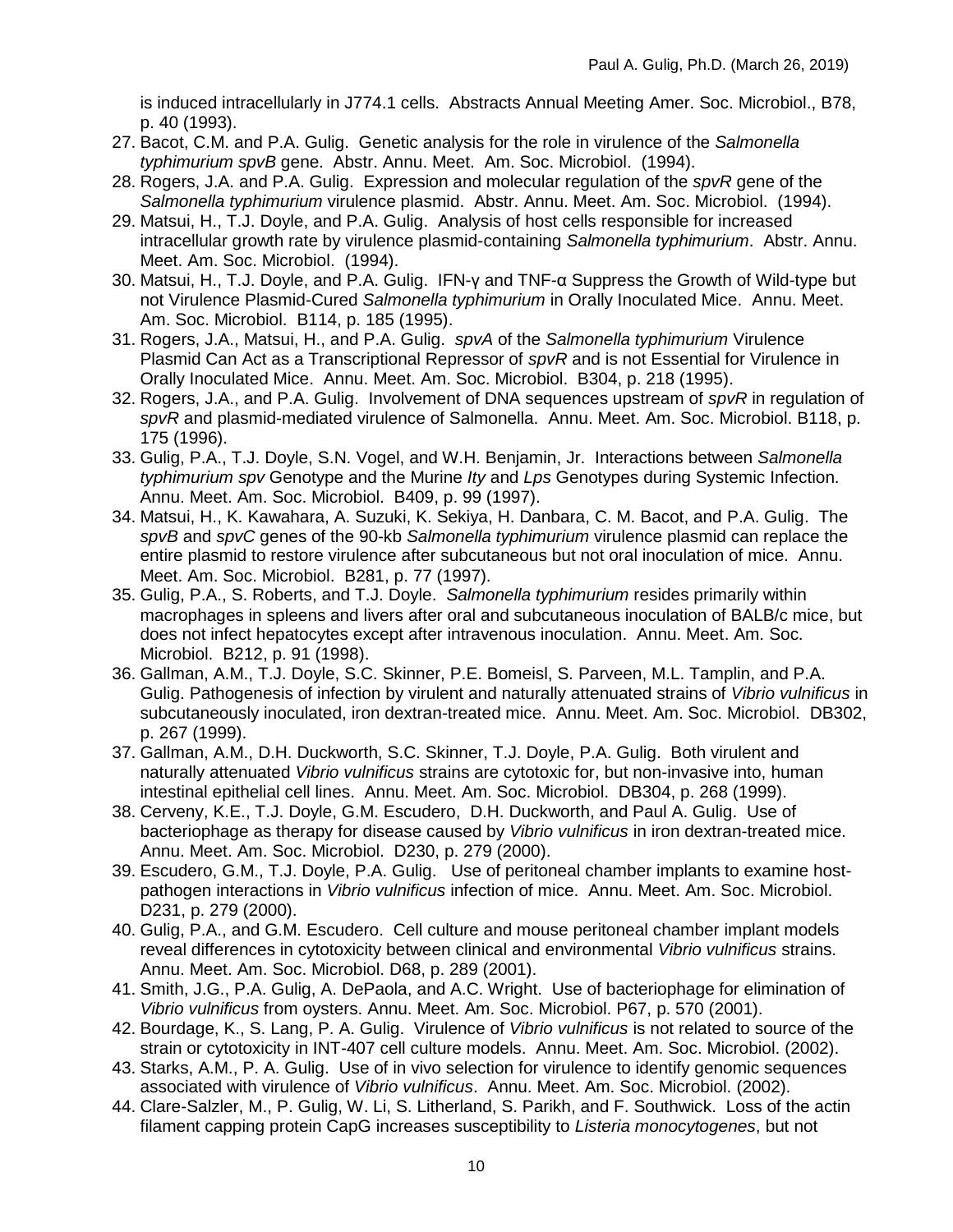*Salmonella typhimurium*. Annu. Meet. Am. Soc. Microbiol. (2002).

- 45. Bourdage, K., P. Gulig, and A. Starks. The RtxA toxin is a major cytotoxic factor but plays a minor role in virulence of *Vibrio vulnificus.* Annu. Meet. Am. Soc. Microbiol. (2003).
- 46. Dalsgaard, A., A. DePaola, P. Gulig, W. Nilsson, J. Oliver, M. Strom, and M. Vickery. Analysis of *Vibrio vulnificus* from oysters and septicemia cases for virulence markers. Annu. Meet. Am. Soc. Microbiol. (2003).
- 47. Gulig, P.A., M. Kramer, and D. Lim. A rapid and automated fiber optic-based biosensor assay for the detection of *Salmonella* in spent irrigation water used in the sprouting of sprout seeds. Annu. Meet. Am. Soc. Microbiol. (2003).
- 48. Duckworth, D.H., P.A. Gulig, and J. Martin. Use of Bacteriophages to reduce *Vibrio vulnificus* in experimentally and naturally infected oysters (*Crassostrea virginica*). Annu. Meet. Am. Soc. Microbiol. (2004).
- 49. Deffense, B., P. Turner, A. Wright, and P.A. Gulig. Recombinant scFv Antibodies Recognizing Proteins of Vaccinia Virus. Annu. Meet. Am. Soc. Microbiol. (2005).
- 50. Tucker, M.S., S.-S. Lang, P.C. Thiaville, J.L. Joseph, and P.A. Gulig. Identification of Virulence Genes of *Vibrio vulnificus* using Signature-Tagged Mutagenesis. Annu. Meet. Am. Soc. Microbiol. (2005).
- 51. Frank, R.N., Y. Qiu, and P.A. Gulig. Alkaline Phosphatase Fusion-Insertion Vectors for Use in Identifying Secreted Virulence Factors of *Vibrio vulnificus*. Annu. Meet. Am. Soc. Microbiol. (2005).
- 52. Martin, J.L., D.E. Duckworth, P.A. Gulig. Use of Genetic Tools and Microtiter-Based Phage Typing in Analyzing the Ability of Bacteriophage to Clear Oysters of *Vibrio vulnificus* Contamination. Annu. Meet. Am. Soc. Microbiol. (2005).
- 53. Messer, H.G. R.E. Moose, G. Sapparapu, J.J. Ferrara, P.A. Gulig. Phage Display scFv Antibodies Recognizing Flagella to Detect Bacterial Pathogens. Annu. Meet. Am. Soc. Microbiol. (2005).
- 54. Deffense, B.L., P.C. Turner, and P.A. Gulig. Development of a Capture ELISA for the Detection of Vaccinia Virus Using Recombinant Antibodies. Annu. Meet. Am. Soc. Microbiol. (2006).
- 55. Frank, R.N. and P.A. Gulig. Regulation of Fatty Acid Metabolism and Sigma E Activity Are Essential for Virulence of *Vibrio vulnificus* in Iron Dextran-Treated Mice. Annu. Meet. Am. Soc. Microbiol. (2006).
- 56. Joseph,J.L., P.C. Thiaville, P.A. Gulig. Roles of RTX Toxins of *Vibrio vulnificus* in Cytotoxicity and Mouse Virulence. Annu. Meet. Am. Soc. Microbiol. (2006).
- 57. Thiaville, P.C. and P.A. Gulig. Examining the Roles of GGDEF and EAL Domains in Virulence of *Vibrio vulnificus*. Annu. Meet. Am. Soc. Microbiol. (2006).
- 58. Tucker,M.S., P.C. Thiaville, and P.A. Gulig. Analysis of Flagella, Motility, and Chemotaxis in the Pathogenesis of *Vibrio vulnificus*. Annu. Meet. Am. Soc. Microbiol. (2006).
- 59. Joseph, J.L., and P.A. Gulig. Analysis of the Three RTX Loci in Pathogenesis of *Vibrio vulnificus*. Annu. Meet. Am. Soc. Microbiol. (2007) B-035
- 60. Messer, H.G., and P.A. Gulig. Detection of *Listeria monocytogenes* Using Phage Display scFv Proteins Recognizing Auto and Flagella. Annu. Meet. Am. Soc. Microbiol. (2007) P-045.
- 61. Frank, R.N., and P.A. Gulig. RseB, a Negative Regulator of the Extracytoplasmic Stress Response, is Essential for Virulence of *Vibrio vulnificus* and Indirectly Affects Colony Morphology and Surface Carbohydrate Expression. Annu. Meet. Am. Soc. Microbiol. (2007) B-401.
- 62. Vargas-Pinto, S., P.A. Gulig, and M. Dziejman. Analysis of VSP-II Genes in *V. cholerae*. Annu. Meet. Am. Soc. Microbiol. (2007) D-199.
- 63. Frank-Brown, R.N. and P.A. Gulig. The role of  $\sigma^E$  and DegP of the extracytoplasmic stress response in stress resistance, biofilm formation, and virulence of *Vibrio vulnificus*. Annu. Meet. Am. Soc. Microbiol. (2008) B-097.
- 64. Joseph, J.L. and P.A. Gulig. A phospholipase/hemolysin of *Vibrio vulnificus* has no role in virulence in a mouse model. Annu. Meet. Am. Soc. Microbiol. (2008) B-158.
- 65. Thiaville, P.C., K.L. Bourdage, M. Evans, A.C. Wright, V.J. Harwood, and P.A. Gulig. *Vibrio*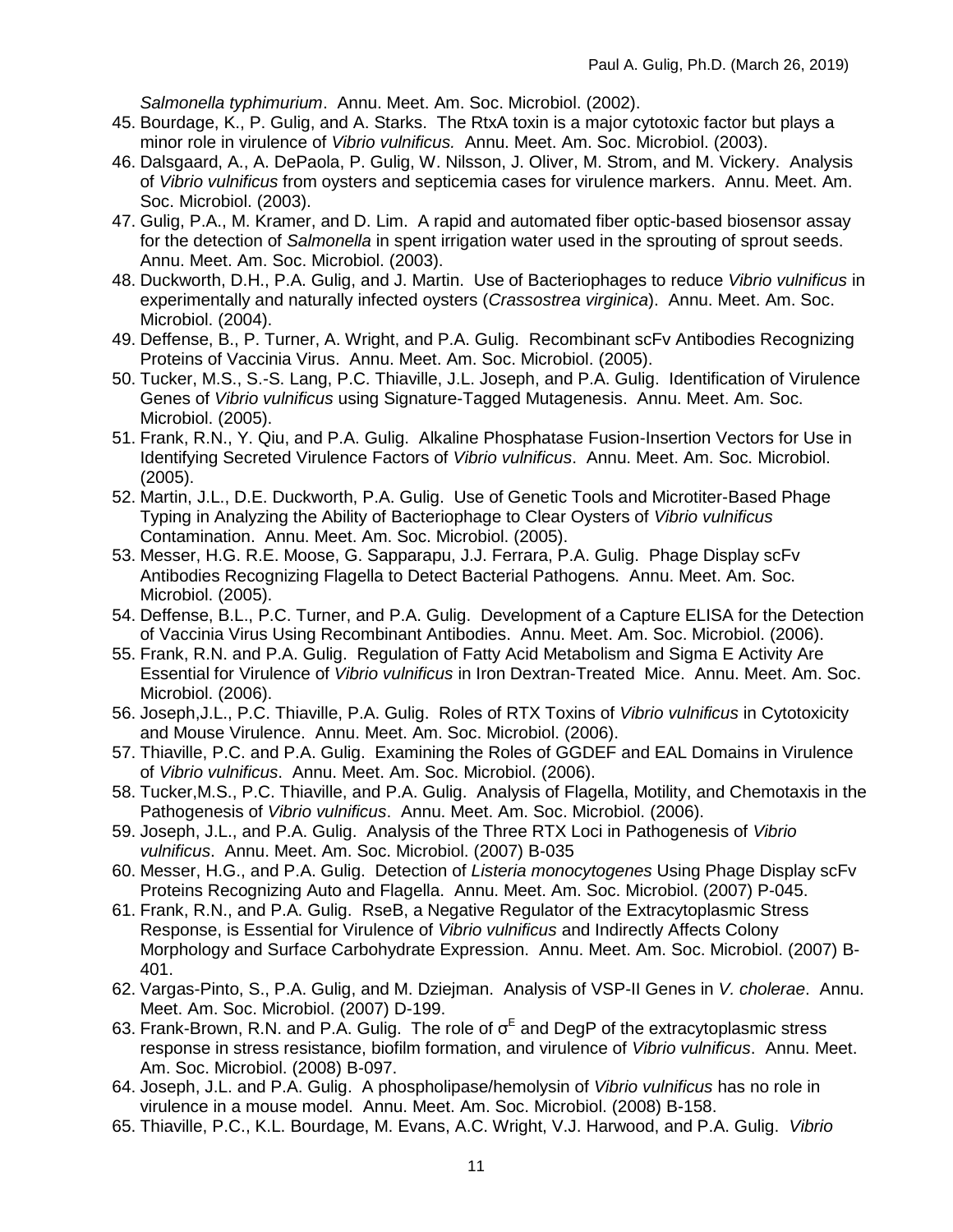*vulnificus* Clade Is Associated with Systemic, as Opposed to Local, Infection in a Mouse Model of Disease*.* Annu. Meet. Am. Soc. Microbiol. (2008) B-355.

- 66. Vedam-Mai, V., M. Farrell-Evans, P. Thiaville, P. Gulig, and A.C. Wright. Distribution of *viuB* gene among *Vibrio vulnificus* strains does not predict virulence. Annu. Meet. Am. Soc. Microbiol. (2008) Q-241.
- 67. Asencio, J.M., D.A. Ostrov, R.N. Brown, P.A. Gulig. Use of molecular docking to identify inhibitors of FadR of *Vibrio vulnificus*. Annu. Meet. Am. Soc. Microbiol. (2009).
- 68. Martin, J.L., T. Finnegan, P.A. Gulig. Isolation and characterization of phage display scFv antibodies to flagella of *Escherichia coli* O157:H7. Annu. Meet. Am. Soc. Microbiol. (2009).
- 69. Morey, T.E., J.H. Modell, P. Gulig, A. Mittel, D.M. Dennis. Microbial growth in propofol microand macro-emulsions. Annu. Meet. Am. Soc. Anethesiol. A386.
- 70. Little, C.S., J.L. Martin, P.A. Gulig. Isolation of Phage Display scFv Antibodies to Giardia lamblia Cysts. Annu. Meet. Am. Soc. Microbiol. (2010) 192/AA
- 71. Gulig, P.A., V. de Crécy-Lagard, A.C. Wright, B. Walts, M. Telonis-Scott, L.M. McIntyre. SOLiD Pyrosequencing of Four *Vibrio vulnificus* Genomes Enables Comparative Genomic Analysis and Identification of Candidate Clade-Specific Virulence Genes. Annu. Meet. Am. Soc. Microbiol. (2010) 230/B
- 72. Swain, R.A., M.K. Jones, P.A. Gulig, A.C. Wright. GacA Regulation of Iron Response in *Vibrio vulnificus*. Annu. Meet. Am. Soc. Microbiol. (2010) 322/B.
- 73. Thiaville, P.C., K.L. Bourdage, A.C. Wright, M. Evans, C. Wilson Garvan, P.A. Gulig. Genotype is correlated with but does not predict virulence of *Vibrio vulnificus* Biotype 1 in subcutaneously inoculated, iron dextran-treated mice. Vibrios in the Environment (2010).
- 74. Gulig, P.A., V. de Crécy-Lagard, A.C. Wright, B. Walts, M. Telonis-Scott, and L. McIntyre. SOLiD sequencing of four *Vibrio vulnificus* genomes enables comparative genomic analysis and identification of candidate profile-specific virulence genes. Vibrios in the Environment (2010).
- 75. Swain, R.A., M.K. Jones, P. Thiaville, J. Joseph, P.A. Gulig, and A.C. Wright. The iron limitation response of *Vibrio vulnificus*: genetic variation, GacA regulation, and virulence. Vibrios in the Environment (2010).
- 76. Gulig, P.A., J. Comiskey, N. Rezaie, P. C. Thiaville, and M. S. Tucker. Flagella comprised of FlaC and FlaE are necessary and sufficient to confer virulence to *Vibrio vulnificus* in a mouse model. Annu. Meet. Am. Soc. Microbiol. (2013)
- 77. C. Le, M.E. Davey, C.J. Grim, K. Heisel, H. Wolcott, M.J. Allison, and P.A. Gulig Development of molecular genetic tools and a mouse model for analysis of *Oxalobacter formigenes* as a probiotic to prevent kidney stone disease. Microbe (2017)
- 78. Kim, Y.S., T. Langaee, S. Jin, T. Spicer, T. Bannister, L. Scampavia, and P. Gulig. A novel compound inhibiting Pseudomonas aeruginosa AmpG greatly reduces the transport of signaling molecules for inducible AmpC β-lactamase expression and resistance to β-lactam antibiotics. Microbe (2019)

| Service:                                                                          |                   |                |              |
|-----------------------------------------------------------------------------------|-------------------|----------------|--------------|
| Committee                                                                         | Unit              | Role           | Years        |
| <b>Medical Curriculum Committee</b>                                               | College           | Member         | 2018-present |
| State Course Numbering System Cmt.                                                | <b>State</b>      | Member         | 2014-present |
| Mol. Gen. & Micro. Online Education                                               | Department        | Coordinator    | 2014-present |
| <b>Institutional Biosafety Committee</b>                                          | <b>University</b> | Chair          | 2008-present |
|                                                                                   |                   |                | 2000-2005    |
|                                                                                   |                   | Member         | 1999-2000    |
|                                                                                   |                   |                | 2007-2008    |
| <b>Graduate Curriculum Committee</b>                                              | University        | Member         | 2013-2019    |
| UF Opportunity Fund Review Panel                                                  | <b>University</b> | Member         | 2015, 2018   |
| Emerging Pathogens Institute Burkholderia<br><b>Cluster Hire Search Committee</b> | University        | Chair          | 2014-2015    |
| Office of Graduate Education                                                      | College           | Associate Dean | 2011-2014    |
|                                                                                   |                   |                |              |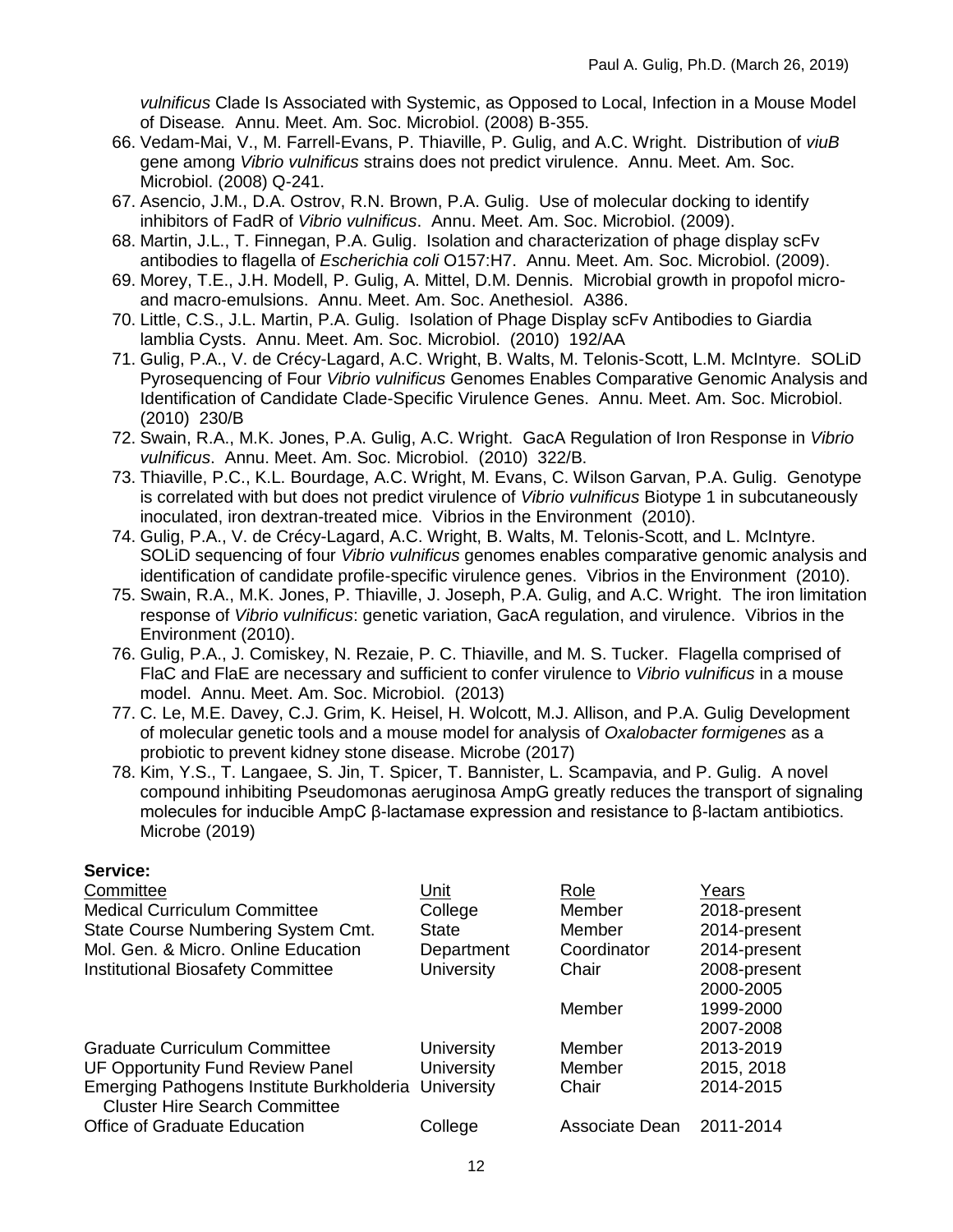| Interdisciplinary Program in<br><b>Biomedical Sciences (IDP-BMS)</b> | College                         | <b>Director</b> | 2011-2014 |
|----------------------------------------------------------------------|---------------------------------|-----------------|-----------|
| <b>Educational Technology Advisory</b><br>Committee                  | <b>Health Science</b><br>Center | Member          | 2011-2015 |
| <b>MD-PhD Executive Committee</b>                                    | College                         | Member          | 2011-2014 |
| <b>Student Advocacy Council</b>                                      | College                         | Member          | 2011-2014 |
| <b>Academic Status Committee</b>                                     | College                         | Member          | 2006-2014 |
| <b>Emerging Pathogens Institute Internal</b>                         |                                 |                 |           |
| <b>Advisory Committee</b>                                            | <b>University</b>               | Member          | 2007-2009 |
| <b>Promotion and Tenure Committee</b>                                | College                         | Member          | 2007-2010 |
| Emerging Pathogens Institute Bldg. Cmt.                              | <b>University</b>               | Member          | 2006-2007 |
| College of Med. Ph.D. program (IDP)                                  | College                         | Co-Coord.       | 2003-2008 |
| Immunology/Microbiology Concentration                                |                                 |                 |           |
| <b>Medical Selection Committee</b>                                   | College                         | Member          | 2002-2008 |
| <b>Medical Curriculum Committee</b>                                  | College                         | Member          | 2002-2005 |
| Mol. Gen. & Micro. Faculty Search Cmt.                               | Department                      | Chair           | 1998-1999 |
| University of Florida Faculty Senate                                 | <b>University</b>               | Senator         | 1996-2003 |
| <b>Graduate Admissions Committee</b>                                 | College                         | Member          | 1996-2001 |
| <b>Advanced Program Focus Committee</b>                              | College                         | Member          | 1996-1997 |
| <b>Mouse Facility Oversight Committee</b>                            | Dept. (Pathol.)                 | Member          | 1996-1997 |
| <b>Admissions Committee</b>                                          | Department                      | Member          | 1994-1996 |
| <b>Medical Student Advisor</b>                                       | College                         | Advisor         | 1993-1994 |

**Teaching:** (Since promotion to professor)

### **A. Medical Students:**

# **1. BMS 6300 Fundamentals of Microbiology and Immunology**

| Year      | Role in Course         | Description | # Hours |
|-----------|------------------------|-------------|---------|
| 2018-2019 | <b>Course Director</b> | Lecture     | 14      |
| 2017-2018 | <b>Course Director</b> | Lecture     | 14      |
| 2016-2017 | <b>Course Director</b> | Lecture     | 14      |
| 2015-2016 | <b>Course Director</b> | Lecture     | 14      |
| 2014-2015 | <b>Course Director</b> | Lecture     | 14      |
| 2013-2014 | <b>Course Director</b> | Lecture     | 12      |
| 2012-2013 | <b>Course Director</b> | Lecture     | 10      |

#### **2. BMS 6631 Hematology**

| Year      | Role in Course | <b>Description</b> | # Hours |
|-----------|----------------|--------------------|---------|
| 2018-2019 | Lecturer       | Lecture            |         |
| 2017-2018 | Lecturer       | Lecture            |         |
| 2016-2017 | Lecturer       | Lecture            |         |
| 2015-2016 | Lecturer       | Lecture            |         |
| 2014-2015 | Lecturer       | Lecture            |         |
| 2013-2014 | Lecturer       | Lecture            |         |

### **3. BMS 6642 Respiratory Systems**

| Year      | Role in Course | <b>Description</b> | # Hours |
|-----------|----------------|--------------------|---------|
| 2018-2019 | Lecturer       | Lecture            | 3       |
| 2017-2018 | Lecturer       | Lecture            |         |
| 2016-2017 | Lecturer       | Lecture            |         |
| 2015-2016 | Lecturer       | Lecture            |         |
| 2014-2015 | Lecturer       | Lecture            |         |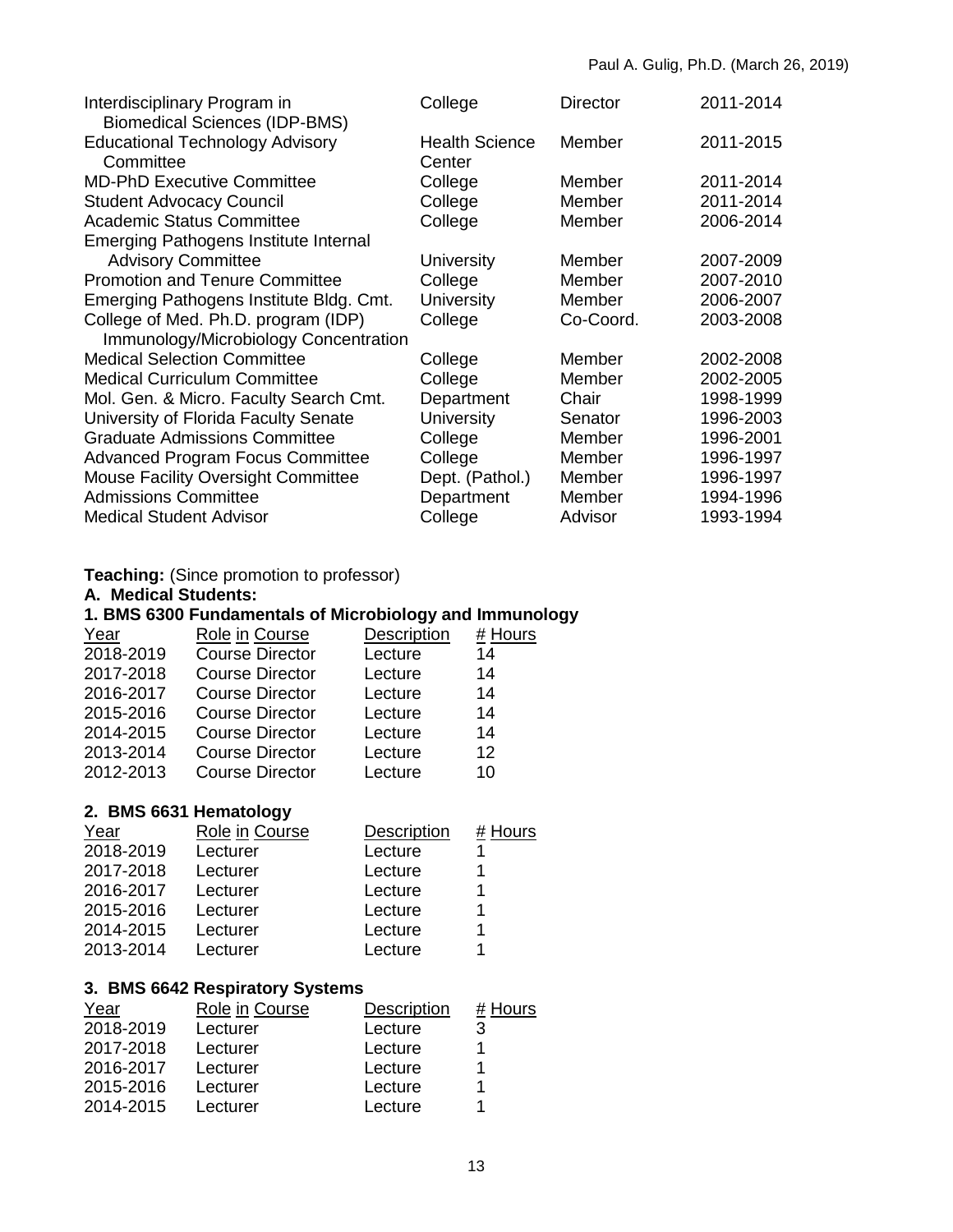#### **4. BMS 6020 Clinical Neuroscience**

| Year      | Role in Course | Description | # Hours |
|-----------|----------------|-------------|---------|
| 2018-2019 | Lecturer       | Lecture     |         |
| 2017-2018 | Lecturer       | Lecture     |         |
| 2016-2017 | Lecturer       | Lecture     |         |
| 2015-2016 | Lecturer       | Lecture     |         |
| 2014-2015 | Lecturer       | Lecture     |         |
| 2013-2014 | Lecturer       | Lecture     |         |

### **5. BMS 6634 Gastroenterology and Hepatology**

| Year      | Role in Course | Description | # Hours |
|-----------|----------------|-------------|---------|
| 2018-2019 | Lecturer       | Lecture     | 3       |
| 2017-2018 | Lecturer       | Lecture     | 3       |
| 2016-2017 | Lecturer       | Lecture     | 3       |
| 2015-2016 | Lecturer       | Lecture     | 3       |
| 2014-2015 | Lecturer       | Lecture     | 3       |
| 2013-2014 | Lecturer       | Lecture     |         |

#### **6. BMS 6635 Dermatology and the Musculoskeletal System**

| Year      | Role in Course | <b>Description</b> | # Hours |
|-----------|----------------|--------------------|---------|
| 2018-2019 | Lecturer       | Lecture            | 2       |
| 2017-2018 | Lecturer       | Lecture            | 2       |
| 2016-2017 | Lecturer       | Lecture            | 2       |
| 2015-2016 | Lecturer       | Lecture            | 2       |
| 2014-2015 | Lecturer       | Lecture            | 2       |
| 2013-2014 | Lecturer       | Lecture            |         |

#### **7. BMS 6633 Cardiovascular System**

| Year      | Role in Course | Description | # Hours |
|-----------|----------------|-------------|---------|
| 2013-2014 | Lecturer       | Lecture     |         |
| 2012-2013 | Lecturer       | Lecture     |         |

### **8. BMS 6814 Introduction to Clinical Medicine 4**

| Year      | Role in Course | <b>Description</b> | # Hours |
|-----------|----------------|--------------------|---------|
| 2014-2015 | Lecturer       | Lecture            |         |

#### **9. BMS 6300C Medical Microbiology and Infectious Disease**

| Year      | Role in Course         | <b>Description</b> | # Hours |
|-----------|------------------------|--------------------|---------|
| 2012-2013 | <b>Course Director</b> | Lecture            | 18      |
| 2011-2012 | <b>Course Director</b> | Lecture            | 18      |
| 2010-2011 | <b>Course Director</b> | Lecture            | 16      |
| 2009-2010 | <b>Course Director</b> | Lecture            | 16      |
| 2008-2009 | <b>Course Director</b> | Lecture            | 19      |
| 2007-2008 | <b>Course Director</b> | Lecture            | 19      |
| 2006-2007 | <b>Section Leader</b>  | Lecture            | 19      |
| 2005-2006 | Section Leader         | Lecture            | 18      |
| 2004-2005 | <b>Section Leader</b>  | Lecture            | 17      |
| 2003-2004 | <b>Section Leader</b>  | Lecture            | 17      |
| 2002-2003 | <b>Section Leader</b>  | Lecture            | 17      |
|           |                        | Small group        | 2       |
| 2001-2002 | <b>Section Leader</b>  | Lecture            | 17      |
|           | Ran Labs               | Lab                | 5       |
|           |                        | Small group        | 2       |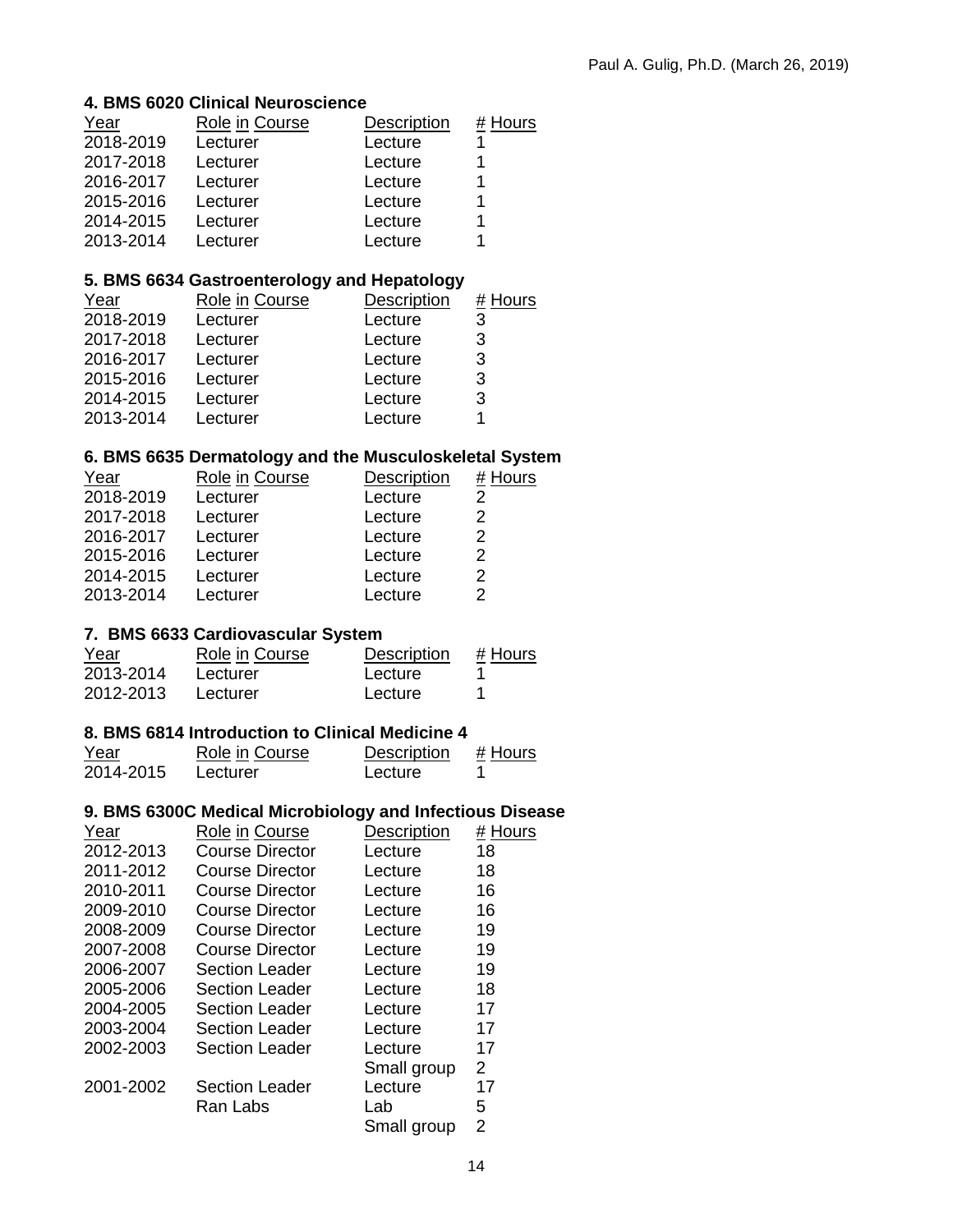### **B. Dental Students:**

#### **1. DEN 5127 Infectious Diseases**

| Year      | Role in Course | <b>Description</b> | $#$ Hours |
|-----------|----------------|--------------------|-----------|
| 2015-2016 | Lecturer       | Lecture            |           |

### **C. Graduate Student Teaching - Biomedical Sciences Graduate Program**

**1. GMS 6038 Bacterial Genetics and Physiology (GMS 6108 Bacterial Physiology, Antibiotics,** 

### **and Genetics)**

| Year      | Role in Course         | Description | # Hours |
|-----------|------------------------|-------------|---------|
| 2018-2019 | Course Director        | Lecture     | 13      |
| 2017-2018 | Course Director        | Lecture     | 13      |
| 2016-2017 | Course Director        | Lecture     | 13      |
| 2015-2016 | <b>Course Director</b> | Lecture     | 13      |
| 2013-2014 | Course Director        | Lecture     | 13      |
| 2012-2013 | Course Director        | Lecture     | 13      |
| 2011-2012 | Course Director        | Lecture     | 13      |
| 2010-2011 | Course Director        | Lecture     | 13      |
| 2009-2010 | <b>Course Director</b> | Lecture     | 13      |
| 2008-2009 | <b>Course Director</b> | Lecture     | 13      |
| 2007-2008 | Course Director        | Lecture     | 13      |
| 2006-2007 | Course Director        | Lecture     | 13      |
| 2005-2006 | Course Director        | Lecture     | 13      |
| 2004-2005 | Course Director        | Lecture     | 13      |
| 2003-2004 | <b>Course Director</b> | Lecture     | 13      |
| 2002-2003 | Course Director        | Lecture     | 13      |
| 2001-2002 | <b>Course Director</b> | Lecture     | 13      |

#### **2. GMS 6153 Advanced Bacterial Genetics**

| Year      | Role in Course          | Description | # Hours |
|-----------|-------------------------|-------------|---------|
| 2018-2019 | Course Director Lecture |             | 14      |

#### **3. GMS 6121 Infectious Diseases**

| Role in Course         | Description | # Hours |
|------------------------|-------------|---------|
| <b>Course Director</b> | Lecture     | 15      |
| Lecturer               | Lecture     | 15      |
| Lecturer               | Lecture     | 15      |
| Lecturer               | Lecture     | 15      |
| Lecturer               | Lecture     | 15      |
| Lecturer               | Lecture     | 11      |
| Lecturer               | Lecture     | 11      |
| Lecturer               | Lecture     | 11      |
| Lecturer               | Lecture     | 10      |
| Lecturer               | Lecture     | 3       |
| Lecturer               | Lecture     | 3       |
| Lecturer               | Lecture     | 3       |
| Lecturer               | Lecture     | 17      |
| Lecturer               | Lecture     | 17      |
| Lecturer               | Lecture     | 17      |
| <b>Course Director</b> | Lecture     | 17      |
| <b>Course Director</b> | Lecture     | 15      |
|                        |             |         |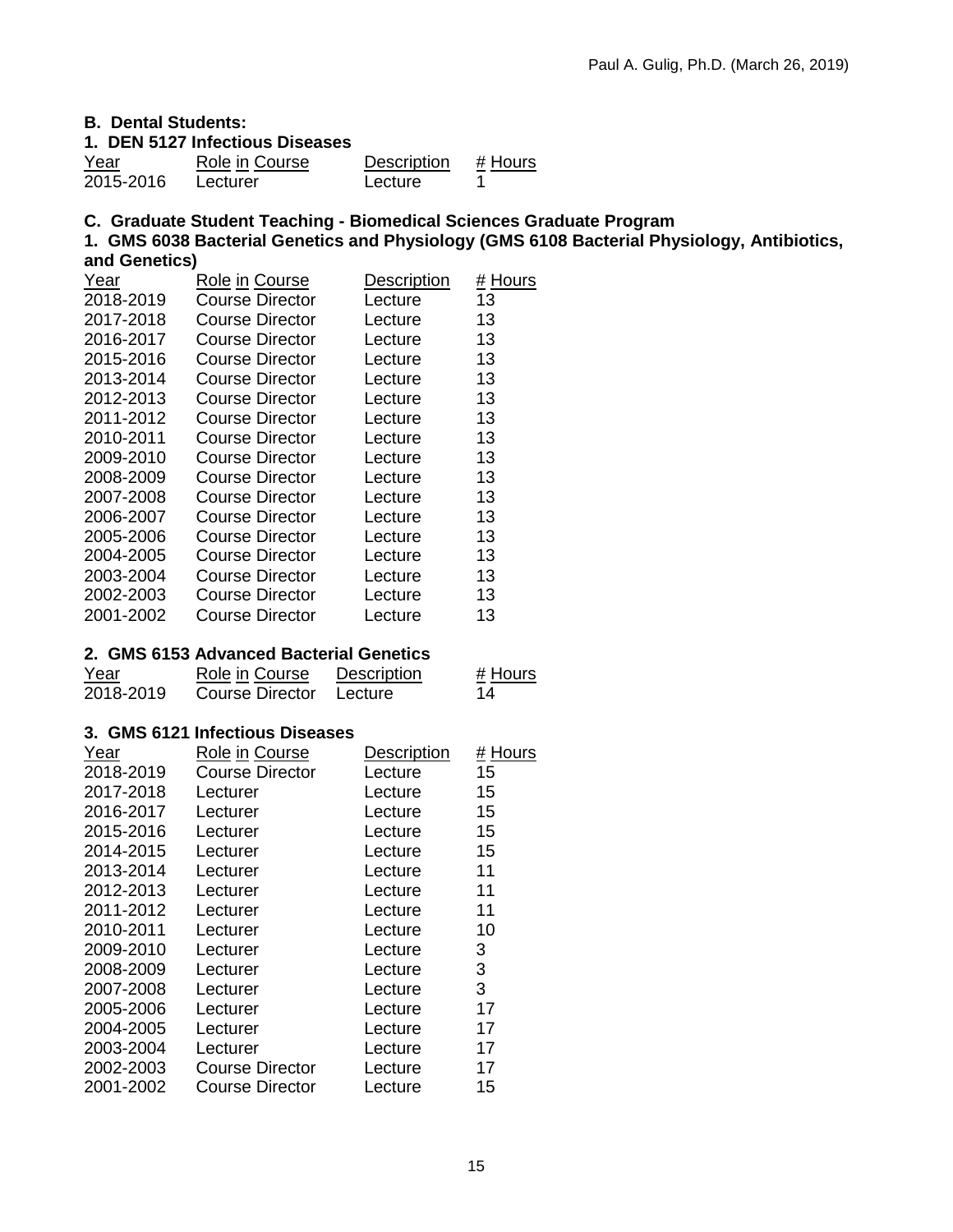### **4. Core Course GMS 6006 - Fundamentals of Immunology/Microbiology**

| Year      | Role in Course | Description | # Hours |
|-----------|----------------|-------------|---------|
| 2012-2013 | Lecturer       | Lecture     | 3       |
| 2009-2010 | Lecturer       | Lecture     | 4       |
| 2008-2009 | Lecturer       | Lecture     | 4       |
| 2007-2008 | Lecturer       | Lecture     | 4       |
| 2006-2007 | Lecturer       | Lecture     | 5       |
| 2005-2006 | Lecturer       | Lecture     | 5       |
| 2004-2005 | Lecturer       | Lecture     | 5       |
| 2003-2004 | Lecturer       | Lecture     | 5       |
| 2002-2003 | Lecturer       | Lecture     | 5       |
|           |                | Lab-lecture | 2       |
| 2001-2002 | Lecturer       | Lecture     | 5       |
|           |                | Small group | 1       |
|           |                | Lab-lecture | 2       |

### **5. GMS 6140 Principles of Immunology**

| Year      | Role in Course | Description | # Hours |
|-----------|----------------|-------------|---------|
| 2015-2016 | Lecturer       | Lecture     | 3       |
| 2014-2015 | Lecturer       | Lecture     | 3       |
| 2013-2014 | Lecturer       | Lecture     | 2       |
| 2012-2013 | Lecturer       | Lecture     | 2       |
| 2011-2012 | Lecturer       | Lecture     | 2       |
| 2010-2011 | Lecturer       | Lecture     | 4       |
| 2007-2008 | Lecturer       | Lecture     | 4       |
| 2002-2003 | Lecturer       | Lecture     | 4       |
| 2001-2002 | Lecturer       | Lecture     | 4       |

#### **6. GMS 6003 Essentials of Graduate Research**

| Year      | Role in Course | Description | # Hours |
|-----------|----------------|-------------|---------|
| 2014-2015 | Lecturer       | Lecture     |         |
| 2013-2014 | Lecturer       | Lecture     | 3       |
| 2012-2013 | Lecturer       | Lecture     | 3       |

### **7. GMS 6001 Fundamentals in Biomedical Science**

| Year      | Role in Course  | <b>Description</b> | # Hours          |
|-----------|-----------------|--------------------|------------------|
| 2011-2012 | Course Director |                    |                  |
| 2003-2004 | Lecturer        | <b>Small Group</b> | $\blacksquare$ 1 |
| 2002-2003 | Lecturer        | <b>Small Group</b> |                  |
| 2001-2002 | Lecturer        | <b>Small Group</b> |                  |

#### **8. Molecular Pathogenesis**

| Year      | Role in Course | Description | # Hours |
|-----------|----------------|-------------|---------|
| 2001-2002 | Lecturer       | Lecture     |         |

### **D. Online Distance Education with Microbiology and Cell Science M.S. Program 1. GMS 6121 Infectious Diseases**

| Year      | Semester         | Role in Course  | <b>Description</b> | # Hours |
|-----------|------------------|-----------------|--------------------|---------|
| 2018-2019 | Fall, Spr., Sum. | Course director | Lecture            | 22      |
| 2017-2018 | Fall, Spr., Sum. | Lecturer        | Lecture            | 22      |
| 2016-2017 | Fall, Spr., Sum. | Lecturer        | Lecture            | 22      |
| 2015-2016 | Fall, Summer     | Lecturer        | Lecture            | 22      |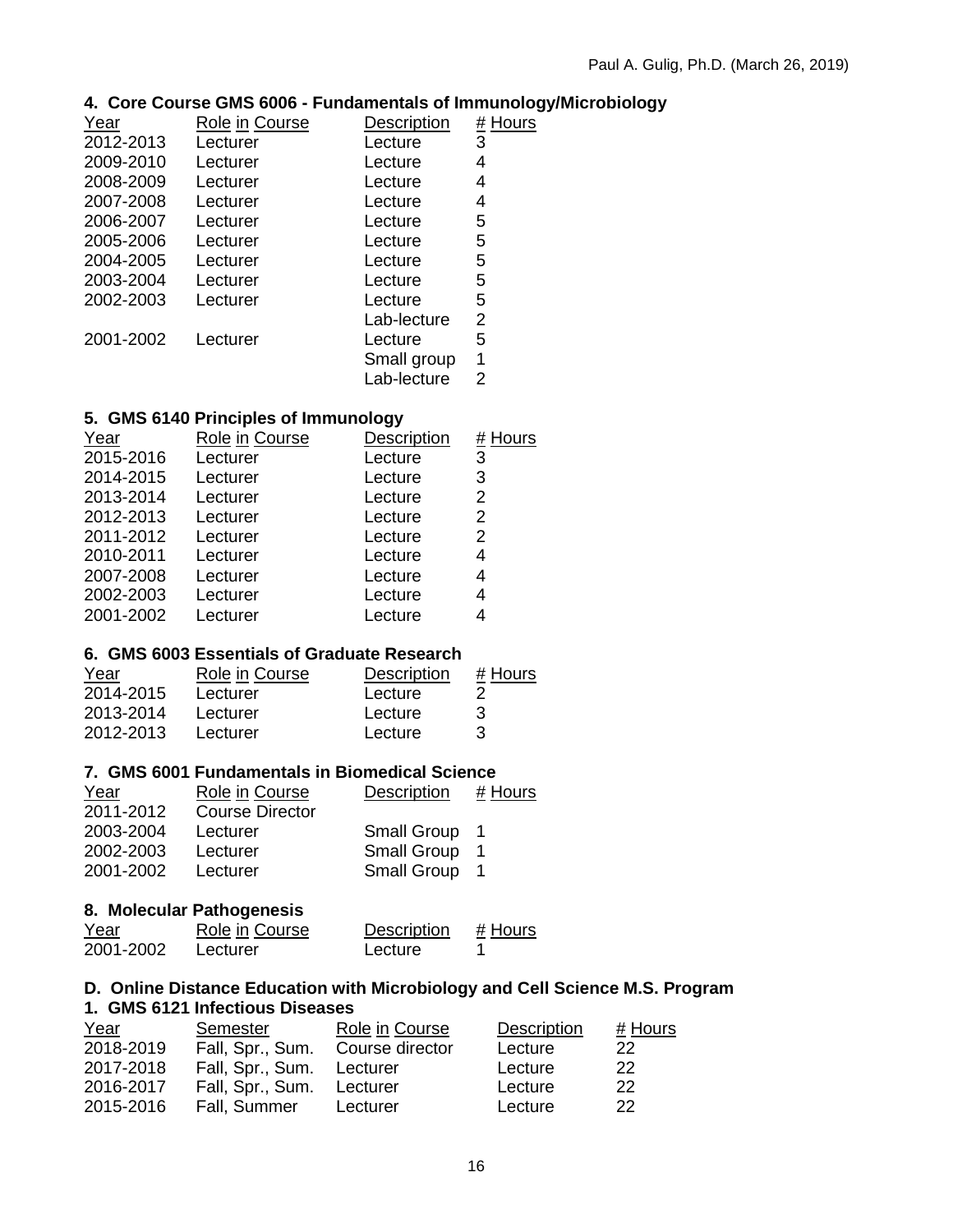### **2. GMS 7192 Journal Colloquy (2 sections)**

| Year      | Semester         | Role in Course  | Description | # Hours |
|-----------|------------------|-----------------|-------------|---------|
| 2018-2019 | Fall, Spr., Sum. | Course director | Lecture     | 15.     |
| 2017-2018 | Fall, Spr., Sum. | Course director | Lecture     | 15      |
| 2016-2017 | Fall, Spr., Sum. | Course director | Lecture     | 15      |
| 2015-2016 | Fall, Spr., Sum. | Course director | Lecture     | 15      |

### **3. GMS 6108 Bacterial Physiology, Antibiotics, and Genetics**

| Year      | Semester         | Role in Course  | Description | $#$ Hours |
|-----------|------------------|-----------------|-------------|-----------|
| 2018-2019 | Fall, Spr., Sum. | Course director | Lecture     | 26        |
| 2017-2018 | Fall, Spr., Sum. | Course director | Lecture     | 13        |
| 2016-2017 | Fall, Spr., Sum. | Course director | Lecture     | 13        |
| 2015-2016 | Spring           | Course director | Lecture     | 13        |

### **4. GMS 6153 Advanced Bacterial Genetics**

| Year      | Semester         | Role in Course  | Description | # Hours |
|-----------|------------------|-----------------|-------------|---------|
| 2018-2019 | Fall, Spr., Sum. | Course director | Lecture     |         |

### **E. Postdoctoral/Graduate Student Supervisory Activities** (Complete list)

| Name                       | Degree   | Dates             | Advisor   | Project                       |
|----------------------------|----------|-------------------|-----------|-------------------------------|
| Jennifer Joseph            | Ph.D.    | 2003-2009         | Gulig     | V. vulnificus pathogenesis    |
| <b>Crystal Harpley</b>     | M.S.     | 2006-2008         | Gulig     | Detection of agents of        |
|                            |          |                   |           | bioterrorism                  |
| Roslyn (Franks) Brown      | Ph.D.    | 2003-2008         | Gulig     | V. vulnificus pathogenesis    |
| Ann Griswold, Ph.D.        |          | Postdoc 2006-2007 | Gulig     | V. vulnificus pathogenesis    |
| <b>Matthew Tucker</b>      | M.S.     | 2003-2006         | Gulig     | V. vulnificus pathogenesis    |
| Rebecca Moose-Clemente     |          | Postdoc 2004-2006 | Gulig     | Detection of bioterrorism     |
|                            |          |                   |           | agents                        |
| <b>Harald Messer</b>       | M.S.     | 2003-2006         | Gulig     | Detection of bioterrorism     |
|                            |          |                   |           | agents                        |
| <b>Julio Martin</b>        | M.S.     | 2001-2006         | Gulig     | Bacteriophage treatment of    |
|                            |          |                   |           | Oysters                       |
| Gopal Sapparapu            | M.S.     | 2001-2003         | Gulig     | Detection of Salmonella       |
| Yushi Qiu                  | M.S./    | 2000-2004         | Gulig     | V. vulnificus pathogenesis    |
|                            | M.B.A    |                   |           |                               |
| Keri (Malcolmson) Bourdage | M.S.     | 2000-2002         | Gulig     | Molecular pathogenesis        |
| Karen Cerveny              | M.S.     | 1999-2001         | Gulig     | Phage therapy                 |
| Gloria Escudero            | M.S.     | 1998-2001         | Gulig     | Vibrio vulnificus             |
| Angela Starks              | Ph.D.    | 1997-2003         | Gulig     | Vibrio vulnificus             |
| <b>Wendy Garlington</b>    | M.S.     | 1995-1996         | Gulig     | Salmonella pathogenesis       |
| Fusun Erler, M.D.          |          | Postdoc 1995-1996 | Gulig     | Salmonella pathogenesis       |
| Hidenori Matsui, Ph.D.     | Visiting | 1994-1996         | Gulig     | Salmonella pathogenesis       |
|                            | Prof.    |                   |           |                               |
| Anuradha Menon             | M.S.     | 1993-1995         | Gulig     | Salmonella pathogenesis       |
| Christopher Bacot, Ph.D.   |          | Postdoc 1993-1994 | Gulig     | Salmonella pathogenesis       |
| Sean Ervin, Ph.D.          |          | Postdoc 1991-1993 | Gulig     | Salmonella vaccines           |
| Julie A. Wilson            | Ph.D.    | 1991-1996         | Gulig     | Salmonella pathogenesis       |
| <b>Allison Caldwell</b>    | M.S.     | 1989-1993         | Gulig     | Salmonella pathogenesis       |
| Treenate Jiranantasak      | Ph.D.    | 2018-present      | Tuonyak   | <b>Burkholderia</b>           |
| Joshua Leehan              | Ph.D.    | 2018-present      | Nicholson | <b>Bacillus transcription</b> |
| Shaheen Bibi               | Ph.D.    | 2018-present      | Jones     | Citrus microbiology           |
|                            |          |                   |           |                               |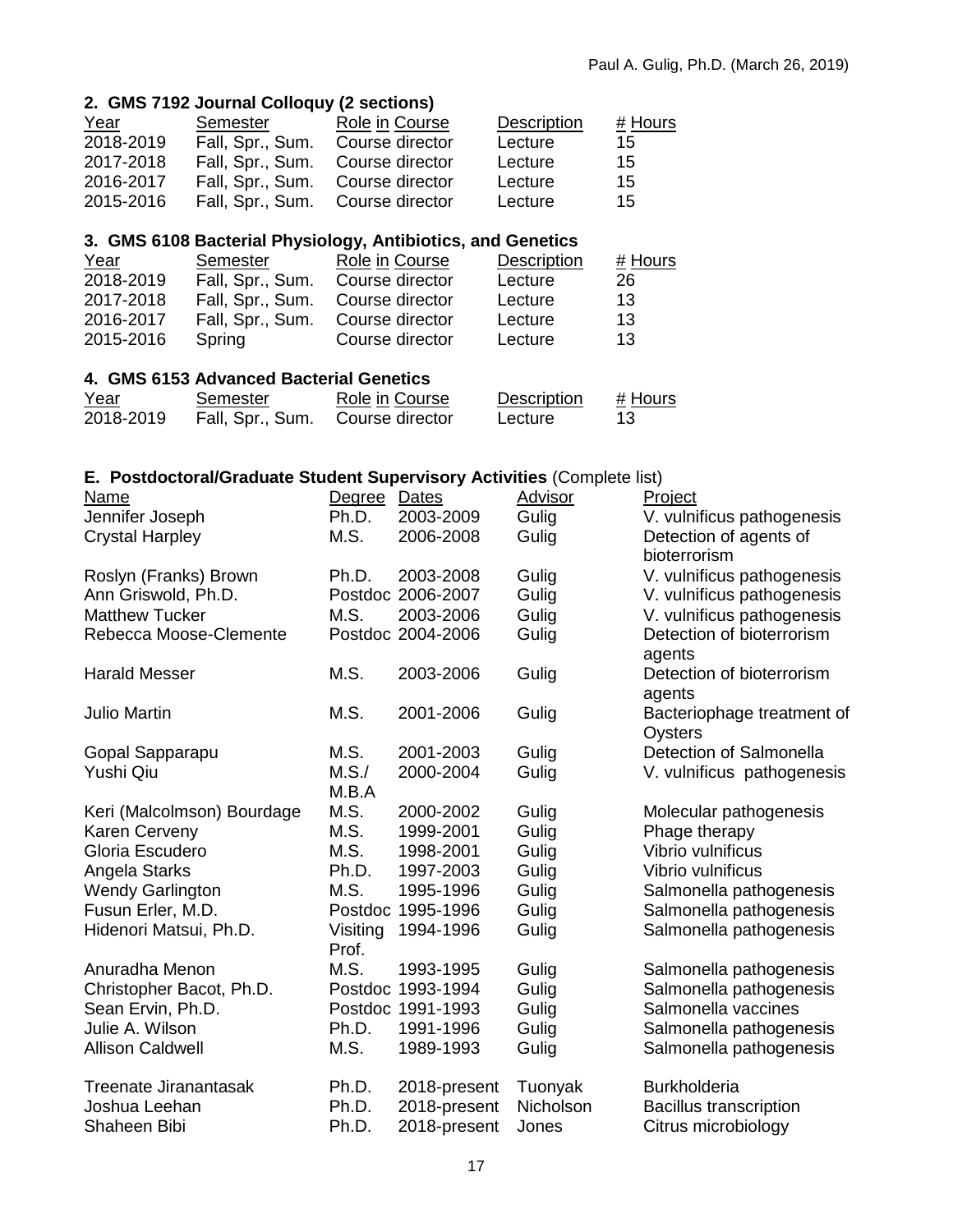Ying-Jung Lai **Ph.D.**<br>
Jessica Brandwein Ph.D. Jessica Brandwein Jeannie Klein-Gordon Ph.D. Michael Morrison Ph.D. Aline de Oliveira **Ph.D.** Chelsea DeVaux M.S. Alexandra Gerace M.S. Mustafa Jibrin **Ph.D.** 2016-present pathogen pathogen pathogen pathogen pathogen pathogen pathogen pathogen pathogen pathogen pathogen pathogen pathogen pathogen pathogen pathogen pathogen pathogen pathogen pathogen pathog Allyson Shea **Ph.D.** Hoang Nguyen Ph.D. Yifeng Yuan Ph.D. Naixin Zhang **Ph.D.** 2015-present Ph.D. Felicia New M.S. Anastasia Potts **Ph.D.** Marco Moraes Ph.D. Elton Polvadore M.S. Tesfalem Zere Ph.D. Justin Kaspar **Ph.D.** Greg Stupp **Ph.D.** April (Sapp) Lewis M.S. Nicole Martino M.S. Yah-Wen Yeh **Ph.D.** Dana Blackburn **M.S.** Francy Liliana Crosby Ph.D. Heather Brown Ph.D. Algevis Wrench Ph.D. Amber Delmas M.S. Candace Bichsel Ph.D. Sarah (Guilmain) Szarowicz Ph.D. Kinda Seaton **Ph.D.** Mercedes Rivera Burne M.S. Sara Palmer Ph.D. Heather Wamsley **Ph.D.** Jessica Smith Ph.D. Russell Durring Ph.D.<br>Botund Balogh Ph.D. Botund Balogh Stephanie Jacks Ph.D. Ann Griswold **Ph.D.** Xiaoling Wang **M.S.** Weihui Wu **Ph.D.** Yigian Dong **Ph.D.** Sheila Walters **Ph.D.** Winston Brasor **M.S.** Unhwan Ha **Ph.D.** Jinghua Jia **Ph.D.** Talibah Metcalf M.S.

| Ying-Jung Lai                | Ph.D. | 2018-present | Romeo         | CsrA regulation                                  |
|------------------------------|-------|--------------|---------------|--------------------------------------------------|
| Jessica Brandwein            | Ph.D. | 2018-present | Rice          | Staphylococcus                                   |
| Jeannie Klein-Gordon         | Ph.D. | 2018-present | Jones         | Xanthomonas                                      |
| <b>Michael Morrison</b>      | Ph.D. | 2016-present | Nicholson     | Space microbiology                               |
| Aline de Oliveira            | Ph.D. | 2016-2018    | Lorca         | Citrus greening bacteria                         |
| Chelsea DeVaux               | M.S.  | 2016-2017    | McIntyre      | Staphylococcal genomics                          |
| Alexandra Gerace             | M.S.  | 2016-2018    | Lauzardo      | M. tuberculosis genetics                         |
| Mustafa Jibrin               | Ph.D. | 2016-present | Jones         | plant pathogen evolution                         |
| Allyson Shea                 | Ph.D. | 2016-2018    | Daaka         | <b>UPEC</b> celllular invasion                   |
| Hoang Nguyen                 | Ph.D. | 2015-2016    | Romeo         | CsrA                                             |
| <b>Yifeng Yuan</b>           | Ph.D. | 2015-present | de Crecy      | DNA modification                                 |
| Naixin Zhang                 | Ph.D. | 2015-present | Kima          | host-parasite interaction                        |
| <b>Felicia New</b>           | M.S.  | 2015-2015    | McIntyre      | Population genetics                              |
| Anastasia Potts              | Ph.D. | 2015-2017    | Romeo         | CsrA                                             |
| <b>Marco Moraes</b>          | Ph.D. | 2013-2016    | Teplitski     | Salmonella plants soil                           |
| <b>Elton Polvadore</b>       | M.S.  | 2012-2014    | McIntyre      | <b>Bioinformatics</b>                            |
| <b>Tesfalem Zere</b>         | Ph.D. | 2012-2015    | Romeo         | Salmonella virulence                             |
| Justin Kaspar                | Ph.D. | 2012-2016    | <b>Burne</b>  | Streptococcus genetics                           |
| <b>Greg Stupp</b>            | Ph.D. | 2010-2014    | Edison        | C. elegans-metabolomics                          |
| April (Sapp) Lewis           | M.S.  | 2010-2014    | Rice          | Staphylococcal biofilms                          |
| Nicole Martino               | M.S.  | 2010-2011    | <b>Burne</b>  | Streptococcal genetics                           |
| <b>Rick Swain</b>            | M.S.  | 2010-2011    | Wright        | V. vulnificus GacA regulation                    |
| Yah-Wen Yeh                  | Ph.D. | 2010-2013    | Gower         | Microchip phage display                          |
| Dana Blackburn               | M.S.  | 2009-2010    | Giron         | E. coli virulence                                |
| <b>Francy Liliana Crosby</b> | Ph.D. | 2009-2014    | <b>Barbet</b> | Anaplasma virulence                              |
| <b>Heather Brown</b>         | Ph.D. | 2009-2013    | Grieshaber    | Chlamydia biology                                |
| Algevis Wrench               | Ph.D. | 2009-2011    | Lorca         | Francisella virulence                            |
| <b>MD Nahid</b>              | Ph.D. | 2008-2011    | Chan          | MicroRNA and LPS tolerance                       |
| <b>Steve Garrett</b>         | M.S.  | 2009-2010    | <b>Burne</b>  | Streptococcal genetics                           |
| <b>Amber Delmas</b>          | M.S.  | 2009-2010    | Kladde        |                                                  |
| <b>Candace Bichsel</b>       | Ph.D. | 2008-2012    | Jin           | DNA methylation in cancer<br>Pseudomonas protein |
|                              |       |              |               | delivery                                         |
| Sarah (Guilmain) Szarowicz   | Ph.D. | 2007-2010    | Southwick     | Pathogens and actin                              |
| Kinda Seaton                 | Ph.D. | 2007-2013    | <b>Burne</b>  | Streptococcal genetics                           |
| Mercedes Rivera              | M.S.  | 2006-2010    | <b>Burne</b>  | Streptococcal genetics                           |
| Ekta Patel                   | Ph.D. | 2006-2011    | Chang         | Lentivirus vectors                               |
| Sara Palmer                  | Ph.D. | 2006-2011    | <b>Brady</b>  | Oral streptococci                                |
| <b>Heather Wamsley</b>       | Ph.D. | 2006-2009    | <b>Barbet</b> | Anaplasma virulence                              |
| Jessica Smith                | Ph.D. | 2006-2008    | Lyons         | Lipids in bacterial virulence                    |
| <b>Russell Durring</b>       | Ph.D. | 2004-2006    | Southwick     | Anthrax pathogenesis                             |
| <b>Botund Balogh</b>         | Ph.D. | 2003-2006    | Jones         | Phage therapy for plants                         |
| Stephanie Jacks              | Ph.D. | 2002-2007    | Gigeure       | Rhodococcus equi                                 |
| Ann Griswold                 | Ph.D. | 2002-2006    | <b>Burne</b>  | Streptococcus                                    |
| Xiaoling Wang                | M.S.  | 2002-2004    | Jin           | Pseudomonas                                      |
| Weihui Wu                    | Ph.D. | 2002-2006    | Jin           | Pseudomonas                                      |
| <b>Yiqian Dong</b>           | Ph.D. | 2001-2004    | <b>Burne</b>  | Streptococcus                                    |
| <b>Sheila Walters</b>        | Ph.D. | 2001-2006    | Progulske-Fox | <b>IVIAT</b>                                     |
| <b>Winston Brasor</b>        | M.S.  | 2001-2001    | <b>Baker</b>  | Yeast gene expression                            |
| Unhwan Ha                    | Ph.D. | 2000-2002    | Jin           | Pseudomonas                                      |
| Jinghua Jia                  | Ph.D. | 2000-2004    | Jin           | Pseudomonas                                      |
| Lin Zeng                     | Ph.D. | 2000-2004    | Jin           | Pseudomonas                                      |
| <b>Talibah Metcalf</b>       | M.S.  | 2000-2002    | West          | Dictyostelium biology                            |
| Maria Chitzadaki             | Ph.D. | 1999-2004    | Wright        | V. vulnificus pathogenesis                       |
|                              |       |              |               |                                                  |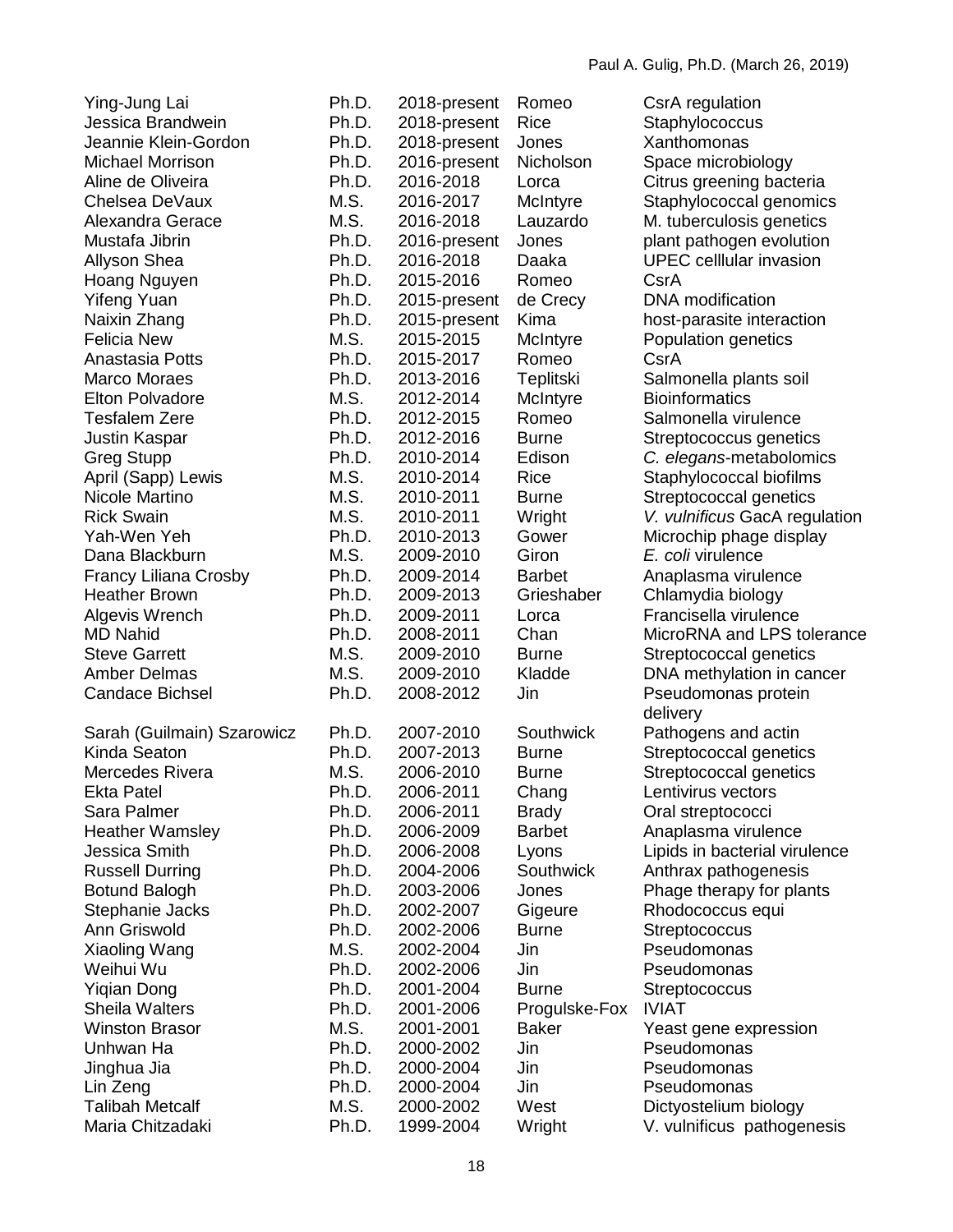| Massoumeh Rajabi          | Ph.D. | 1999-2005 | Wright          | Salmonella identification      |
|---------------------------|-------|-----------|-----------------|--------------------------------|
| <b>Trevor Seifert</b>     | Ph.D. | 1999-2005 | Progulske-Fox   | in vivo expression of bacteria |
| <b>Kyle Seifert</b>       | Ph.D. | 1999-2004 | <b>Brady</b>    | Group B streptococci           |
| Tamara Widenhouse, D.V.M. | Ph.D. | 1999-2004 | Lester          | <b>Equine Salmonellosis</b>    |
| <b>Troy Scott</b>         | Ph.D. | 1998-2002 | Farrah          | Molecular bacterial detection  |
| <b>Brian Dorn</b>         | Ph.D. | 1998-2003 | Progulske-Fox   | Porphyromonas                  |
| Greg Havemann             | Ph.D. | 1998-2003 | <b>Bobik</b>    | Salmonella structural biology  |
| Rajkumar Nathaniel        | Ph.D. | 1997-2003 | R. Moyer        | Pox virus                      |
| Chin (Vivian) Chen        | M.S.  | 1996-1998 | <b>Schultz</b>  | Wound healing                  |
| Lori Wojciechowski        | Ph.D. | 1996-1997 | Hillman         | <b>Oral Biology</b>            |
| James Kohler              | Ph.D. | 1994-1998 | <b>Brown</b>    | Salmonella vaccine delivery    |
| Annette Khaled            | Ph.D. | 1993-1997 | Schiffenbauer   | $NF$ - $\Box B$                |
| Arthur Alleman, D.V.M.    | Ph.D. | 1993-1995 | <b>Barbet</b>   | Anaplasma antigens             |
| Nicholas Grimaudo, D.M.D. | M.S.  | 1992-1995 | <b>Bleiweis</b> | Candida                        |
| <b>Richard Stern</b>      | Ph.D. | 1991-1996 | R. Moyer        | Vaccinia pathogenesis          |
| Martha Ewing              | M.S.  | 1991-1993 | Brown           | Salmonella                     |
| <b>Bigboy Simbi</b>       | M.S.  | 1991-1993 | Allred          | Cowdria                        |
| <b>Scott Winram</b>       | Ph.D. | 1990-1995 | Lottenberg      | Streptococcal virulence        |
| Joyce Feller              | Ph.D. | 1989-1994 | R. Moyer        | Pox viruses                    |
| Robert Massung            | Ph.D. | 1988-1991 | R. Moyer        | Pox viruses                    |

# **F. Undergraduate student research mentoring**

| <b>Hannah Wolcott</b>     | 2016-2018 |
|---------------------------|-----------|
| <b>Raphael Talabis</b>    | 2017      |
| Kathryn Heisel            | 2015-2017 |
| Van Hoang                 | 2014-2015 |
| Panida Charnvitayapong    | 2014-2015 |
| Chinh Le                  | 2013-2014 |
| Leon Chen                 | 2013-2014 |
| <b>Colby Cohen</b>        | 2013-2014 |
| Kylie Sterling            | 2013-2013 |
| <b>Marcelo Farias</b>     | 2013-2013 |
| <b>Holly Austin</b>       | 2012-2013 |
| <b>Yordanis Diez</b>      | 2012-2013 |
| <b>Brandon Duncanson</b>  | 2011-2013 |
| Jennifer Baker            | 2011-2012 |
| <b>Ashley Gregory</b>     | 2011-2012 |
| <b>Robert Bowden</b>      | 2011-2012 |
| Jacob Comiskey            | 2010-2011 |
| John Delano               | 2010-2011 |
| <b>Riva Raiker</b>        | 2010-2011 |
| Becky (Dung) Ho           | 2010-2011 |
| Nima Rezaie               | 2009-2011 |
| <b>Luke Christakis</b>    | 2009-2010 |
| <b>Rupam Sharma</b>       | 2009-2010 |
| Nicholas Huckaba          | 2009-2011 |
| <b>Christopher Little</b> | 2009-2010 |
| <b>Osvaldo Martinez</b>   | 2009      |
| Jessica Asencio           | 2008-2009 |
| <b>Vivian Reyes</b>       | 2007-2008 |
| <b>Fernando Donoso</b>    | 2006-2007 |
| Kimberly Foster           | 2005-2006 |
| <b>Timothy Finnegan</b>   | 2005-2006 |
|                           |           |